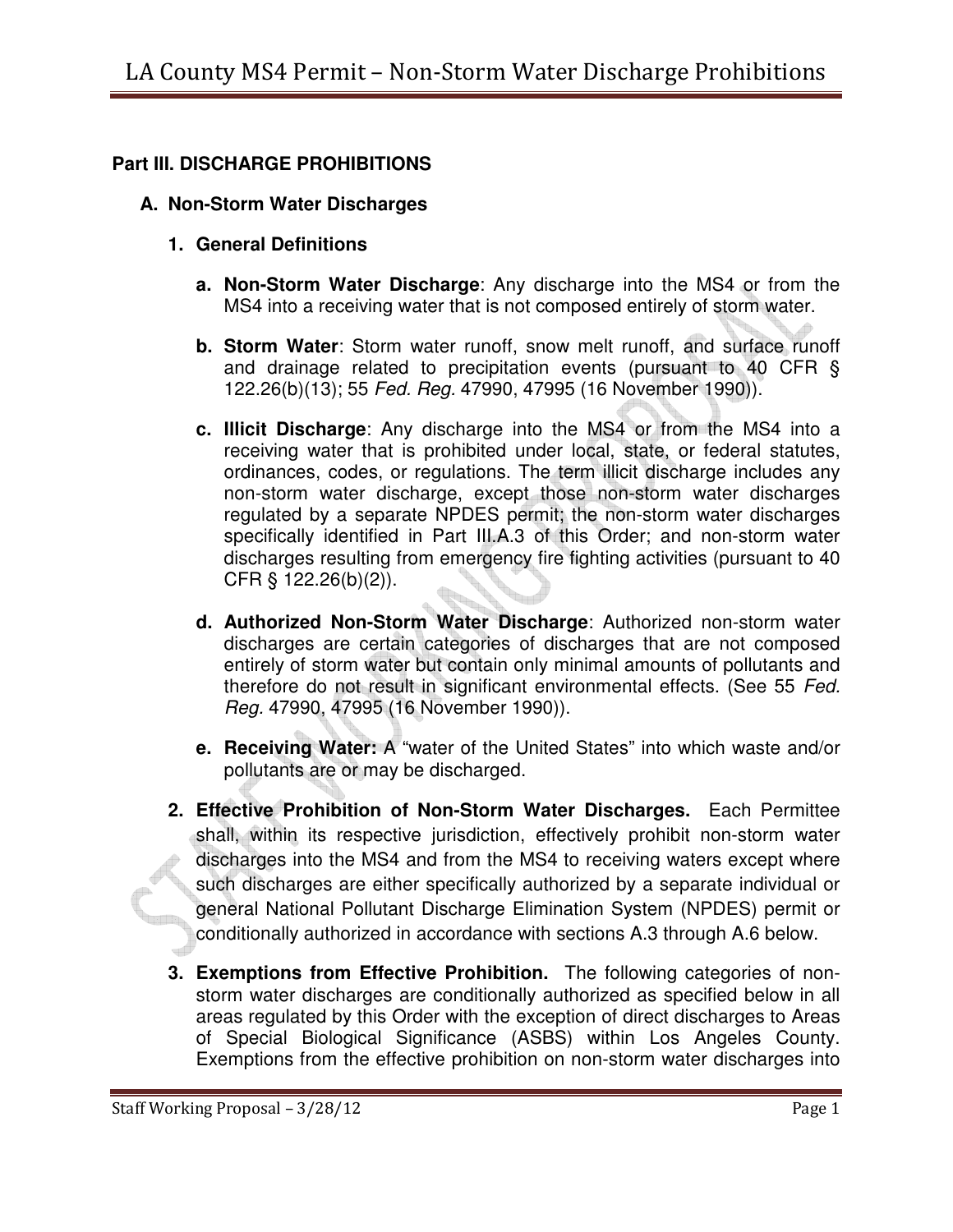the MS4 and from the MS4 directly to an ASBS are identified in section A.4 below.

- **a.** Those that are regulated by a separate individual or general NPDES permit for non-storm water discharges, including, but not limited to:
	- **i.** Discharges of non-process waste water regulated by NPDES Permit No. CAG994003, including, but not limited to:
		- **(a)** Air conditioning condensate;
		- **(b)** Swimming pool filter backwash water;
		- **(c)** Swimming pool drainage, where the discharge is not authorized below or is otherwise prohibited by a Permittee; and
		- **(d)** Groundwater seepage.
	- ii. Discharges of low threat hydrostatic test water<sup>1</sup> regulated by NPDES Permit No. CAG674001;
	- **iii.** Discharges of ground water from construction and project dewatering<sup>2</sup> regulated by NPDES Permit No. CAG994004;
	- iv. Discharges of ground water from potable water supply wells<sup>3</sup> regulated by NPDES Permit No. CAG994005;
	- **v.** Discharges of treated ground water from investigation and/or cleanup of volatile organic compound (VOC) contaminated sites regulated by NPDES Permit No. CAG914001;

<sup>&</sup>lt;sup>1</sup> Low threat hydrostatic test water means discharges resulting from the hydrostatic testing or structural integrity testing of pipes, tanks, or any storage vessels using domestic water or from the repair and maintenance of pipes, tanks, or reservoirs.

<sup>&</sup>lt;sup>2</sup> Discharges of ground water from construction and project dewatering include treated or untreated waste water from permanent or temporary construction dewatering operations; ground water pumped as an aid in the containment and/or cleanup of a contaminant plume; ground water extracted during short-term and long-term pumping/aquifer tests; ground water generated from well drilling, construction or development and purging of wells; equipment decontamination water; subterranean seepage dewatering; incidental collected storm water from basements; and other process and non-process waste water discharges that meet the eligibility criteria and could not be covered under another specific general NPDES permit.

<sup>&</sup>lt;sup>3</sup> Discharges covered by this permit include ground water from potable water supply wells generated during the following activities: ground water generated during well purging for data collection purposes; ground water extracted from major well rehabilitation and redevelopment activities; and ground water generated from well drilling, construction, and development.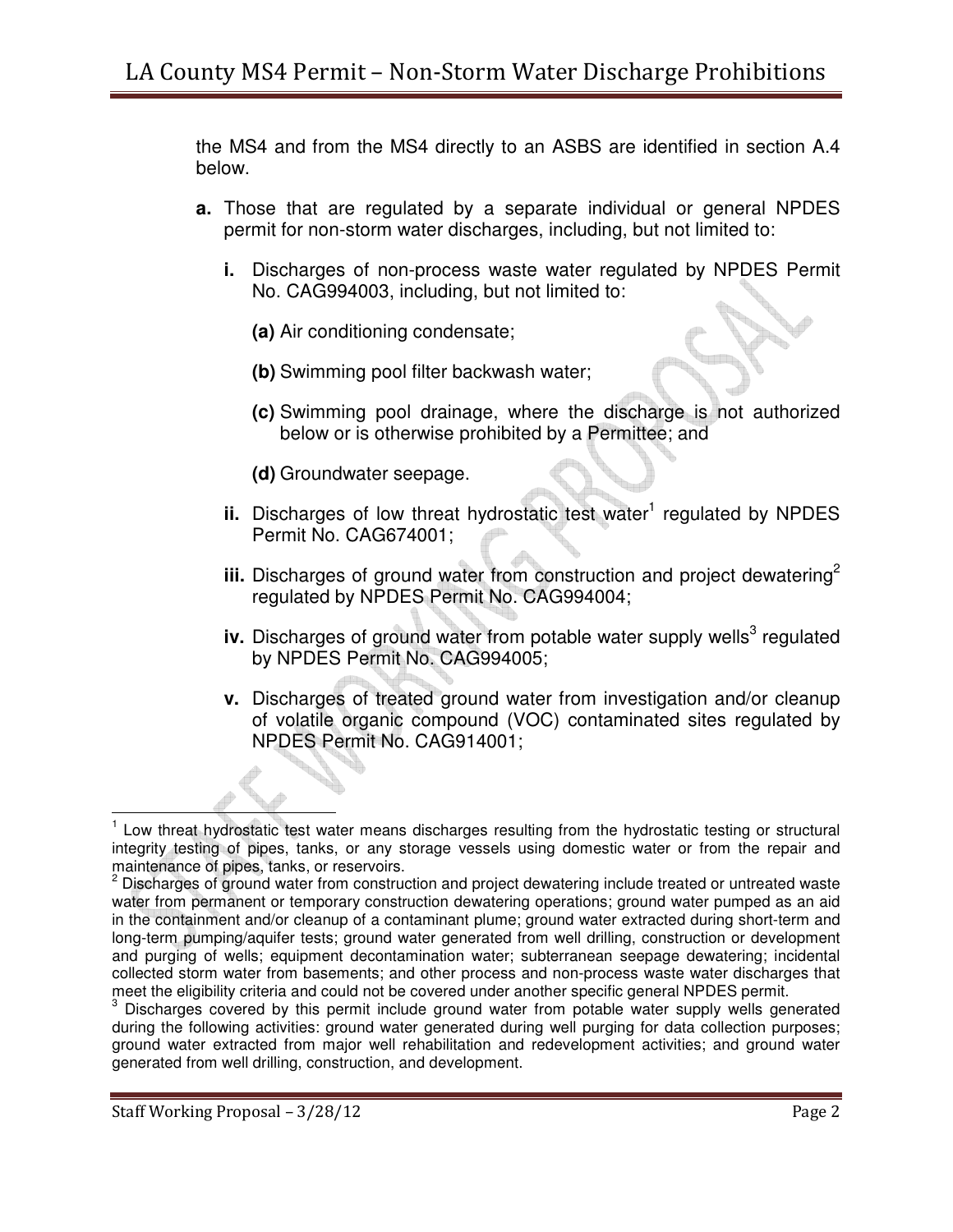- **vi.** Discharges of treated ground water and other waste waters from investigation and/or cleanup of petroleum fuel contaminated sites regulated by NPDES Permit No. CAG834001;
- **vii.** Short-term, intermittent discharges from utility vaults and underground structures regulated by NPDES Permit No. CAG990002; or
- **b.** Those that fall within one of the categories below, provided they are not a source of pollutants that causes or contributes to an exceedance of applicable Receiving Water Limitations in Part V. and/or Water Quality Based Effluent Limitations in Part VI.D., and meet all required conditions specified in Table X or as otherwise specified or approved by the Regional Water Board Executive Officer:
	- **i.** Natural springs;
	- **ii.** Flows from riparian habitats and wetlands;
	- **iii.** Diverted stream flows, authorized by the State or Regional Water Board;
	- **iv.** Dewatering of lakes;
	- **v.** Rising ground waters, where ground water seepage is not otherwise regulated by a separate NPDES permit<sup>4</sup>;
	- **vi.** Uncontaminated ground water infiltration<sup>5</sup>;
	- **vii.** Uncontaminated pumped ground water, where not otherwise regulated by a separate NPDES permit<sup>6</sup>;
	- **viii.** Landscape irrigation;
	- **ix.** Discharges from potable water sources, including water line flushing (supply and distribution system releases), where not otherwise regulated by a separate NPDES permit<sup>7</sup>;

 $4$  A NPDES permit for discharges associated with ground water dewatering is required within the Los Angeles Region.

<sup>&</sup>lt;sup>5</sup> Uncontaminated ground water infiltration is water other than waste water that enters the MS4 (including foundation drains) from the ground through such means as defective pipes, pipe joints, connections, or manholes. Infiltration does not include, and is distinguished from, inflow. (See 40 CFR § 35.2005(20).)  $<sup>6</sup>$  Ibid.</sup>

 $7$  Potable water distribution system releases means sources of flows from drinking water storage, supply and distribution systems (including flows from system failures), pressure releases, system maintenance,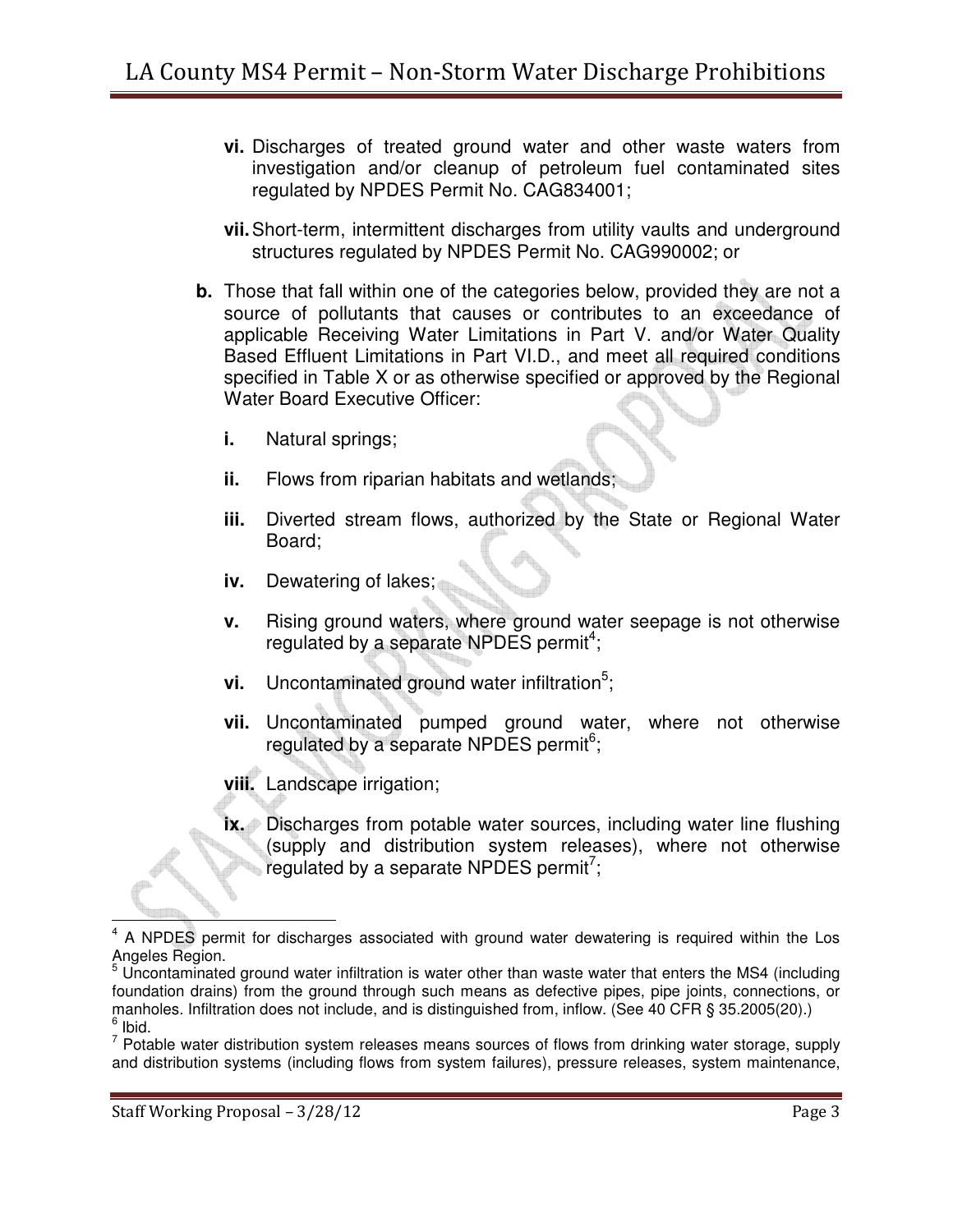- **x.** Gravity flow from foundation drains, footing drains, and crawl space pumps, where ground water seepage is not otherwise regulated by a separate NPDES permit;
- **xi.** Air conditioning condensate, where not otherwise regulated by a separate NPDES permit;
- **xii.** Dechlorinated/debrominated swimming pool/spa discharges, <sup>8</sup> where not otherwise regulated by a separate NPDES permit;
- **xiii.** Dewatering of decorative fountains;
- **xiv.** Non-commercial car washing by residents or by non-profit organizations;
- **xv.** Street/sidewalk wash water<sup>9</sup>; and
- **xvi.** Flows from emergency fire fighting activities (i.e., flows necessary for the protection of life or property).<sup>10</sup>
- **4. Exemptions from Effective Prohibition within an ASBS**. The following non-storm water discharges to the MS4 and from the MS4 directly to an ASBS are conditionally authorized pursuant to the California Ocean Plan as specified below, provided that:

distribution line testing, fire hydrant flow testing; and flushing and dewatering of pipes, reservoirs, vaults, and minor non-invasive well maintenance activities not involving chemical addition(s) where not otherwise regulated by NPDES Permit No. CAG674001 or NPDES Permit No. CAG994005. Releases from potable water supplies or distribution systems not otherwise regulated by an existing NPDES permit shall be allowed with the implementation of appropriate and effective BMPs (as specified in Table X and consistent with American Water Works Association guidelines, and/or as required by the Regional Water Board Executive Officer) until such time as a general NPDES permit is adopted that addresses those types of releases.<br><sup>8</sup> Autherized dee

 Authorized dechlorinated/debrominated swimming pool/spa discharges do not include swimming pool/spa filter backwash or swimming pool/spa water containing bacteria, detergents, wastes, algaecides, or cyanuric acid in excess of 50 parts per million, or any other chemicals including salts from pools commonly referred to as "salt water pools" in excess of applicable water quality objectives.

<sup>9</sup> Authorized non-storm water discharges of street/sidewalk wash water only include those discharges resulting from use of high pressure, low volume spray washing using only potable water with no cleaning agents at an average usage of 0.006 gallons per square feet of sidewalk area in accordance with Regional Water Board Resolution No. 98-08. Authorized non-storm water discharges of street/sidewalk wash water do not include hosing of any sidewalk or street with a garden hose with a pressure nozzle.

<sup>10</sup> Discharges from vehicle washing, building fire suppression system maintenance (e.g., sprinkler line flushing), and other routine maintenance activities are not authorized to be discharged to the MS4.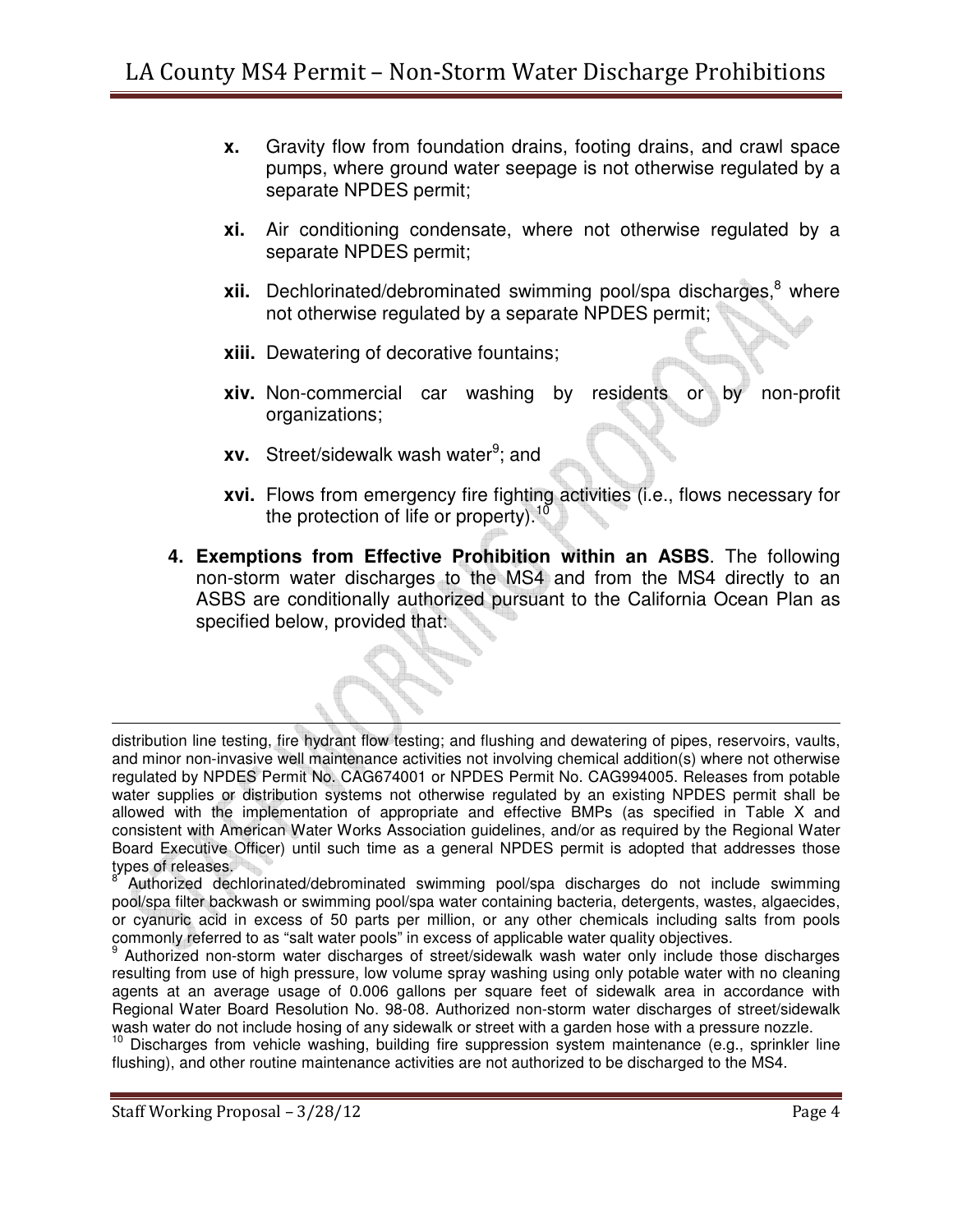- **a.** The discharges are essential for emergency response purposes, structural stability, slope stability or occur naturally, including the following discharges:
	- **i.** Discharges associated with emergency fire fighting activities (i.e., flows necessary for the protection of life or property)<sup>11</sup>;
	- **ii.** Foundation and footing drains;
	- **iii.** Water from crawl space or basement pumps;
	- **iv.** Hillside dewatering;
	- **v.** Naturally occurring groundwater seepage via a storm drain; and
	- **vi.** Non-anthropogenic flows from a naturally occurring stream via a culvert or storm drain, as long as there are no contributions of anthropogenic runoff.
- **b.** The discharges fall within one of the categories in sub-part A.3 and are specifically authorized by the Los Angeles Water Board.
- **c.** Authorized non-storm water discharges shall not cause or contribute to a violation of applicable Receiving Water Limitations and/or Water Quality Based Effluent Limitations in this Order or the water quality objectives in Chapter II of the Ocean Plan or alter natural ocean water quality in an ASBS.
- **5. Permittee Requirements.** Each Permittee shall develop and implement procedures to ensure all conditionally authorized non-storm water discharges into the MS4 and from the MS4 into receiving waters identified in sections A.3 and A.4 above comply with the applicable conditions specified in Table X. These procedures shall include, at a minimum, the following:
	- **a.** Procedures for ensuring that all necessary permits and water quality certifications are obtained by a discharger prior to discharge to the MS4 as specified in Table X.
	- **b.** Procedures for ensuring a discharger has explored and considered alternatives to discharge to the MS4, including for example, water conservation, reuse of water and ground water recharge, and has determined no feasible or economical alternative to discharge to the MS4 exists.

 $11$  Ibid.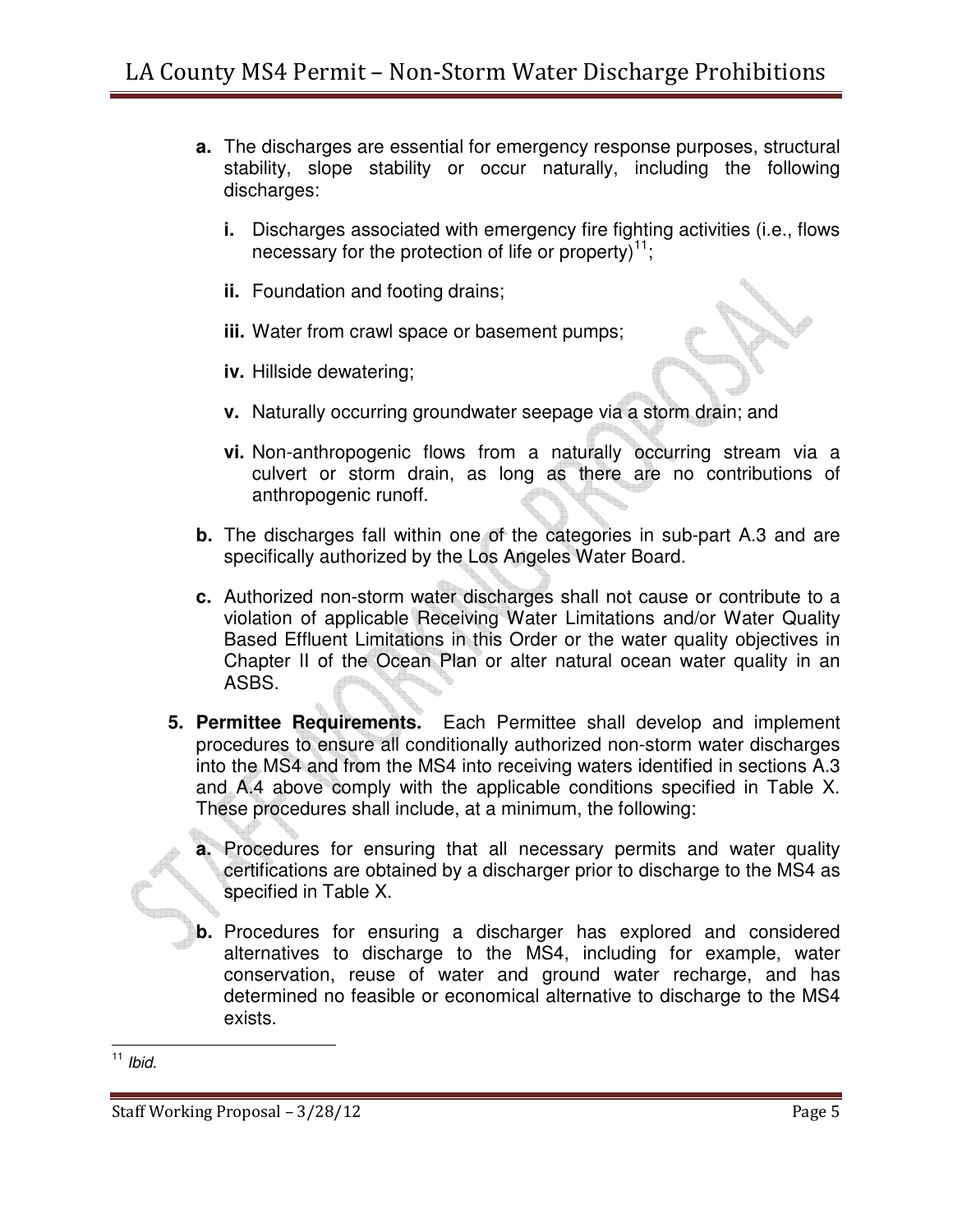- **c.** Procedures to minimize the discharge of landscape irrigation water into the MS4. For landscape irrigation water to be discharged, each Permittee shall, within its respective jurisdiction:
	- **i.** Enact a municipal ordinance that specifies landscape irrigation standards to minimize irrigation runoff and eliminate irrigation overspray. The Permittee shall have legal authority to enforce the ordinance and levy fines. In addition, the Permittee may coordinate with the local water purveyor(s), where applicable, to enforce landscape water use efficiency requirements for existing landscaping.
	- **ii.** Coordinate with the water purveyor(s) within its jurisdiction to develop and implement a work plan that results in a coordinated outreach and education program to minimize the discharge of irrigation water and pollutants associated with irrigation water consistent with Part VI.C. of this Order (Public Information and Participation Program).
- **6.** If the discharger<sup>12</sup> of the non-storm water discharge is not a named Permittee in this Order, the Permittee shall require the discharger to provide advanced notification to the Permittee of the discharge, obtain local permits, conduct appropriate monitoring, and/or implement additional BMPs and/or control measures as a condition of the approval to discharge into the Permittee's MS4, according to its local authorities.
- **7.** Each Permittee shall evaluate the monitoring data collected pursuant to Attachment X (Monitoring and Reporting Program - Non-Storm Water Outfall Based Monitoring), and any other relevant information, and determine whether any of the categories of non-storm water discharges identified in sections A.3 and A.4 above is a source of pollutants that causes or contributes to an exceedance of applicable Receiving Water Limitations in Part V. and/or Water Quality Based Effluent Limitations in Part VI.D.

If the Permittee determines that any one of the categories of non-storm water discharges identified in sections A.3 and A.4 above is a source of pollutants that causes or contributes to an exceedance of applicable Receiving Water Limitations and/or Water Quality Based Effluent Limitations, the Permittee shall report its findings to the Regional Water Board in its annual report. Based on this determination, the Permittee shall also either:

 $12$  Dischargers not named a Permittee in this Order may include, but are not limited to, potable water supply and distribution agencies, wastewater treatment agencies/sanitation districts, and other Federal, State, and local governmental entities.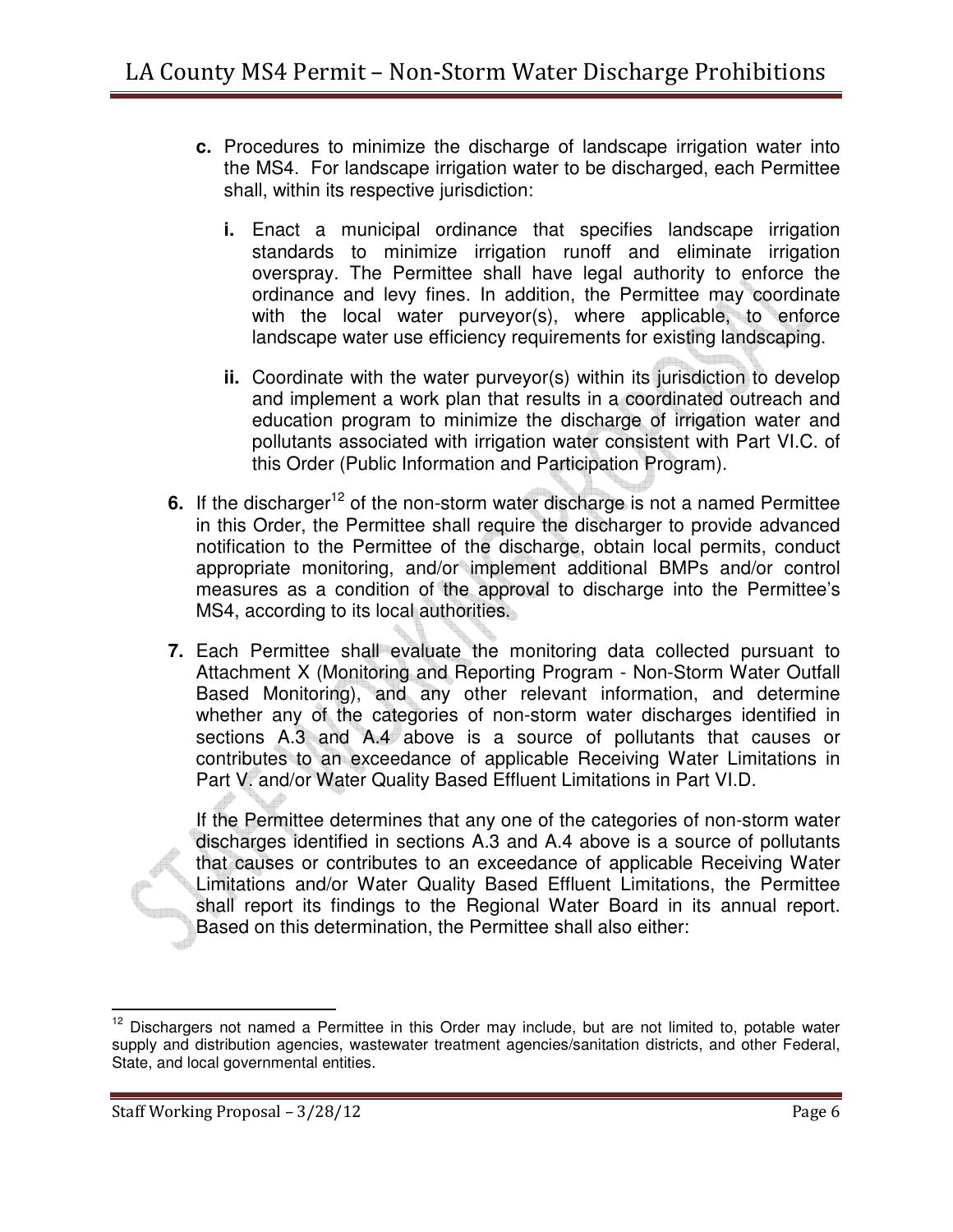- **a.** Prohibit the non-storm water discharge category from entering the MS4 or receiving waters; or
- **b.** Impose conditions in addition to those in Table X, subject to approval by the Regional Water Board Executive Officer, on the non-storm water discharge category such that the discharge category will not be a source of pollutants that causes or contributes to an exceedance of applicable Receiving Water Limitations and/or Water Quality Based Effluent Limitations; or
- **c.** Require the discharger to obtain coverage under a separate State or Regional Water Board permit prior to discharge to the MS4.
- **8.** If a Permittee demonstrates that a specific non-storm water discharge from a potable water supply or distribution system not otherwise regulated by a separate NPDES permit, but required by state or federal statute and/or regulation, caused [further definition to be provided] a short-term exceedance of applicable Receiving Water Limitations and/or Water Quality Based Effluent Limitations during a specific sampling event, the Permittee shall not be found in violation of applicable Receiving Water Limitations and/or Water Quality Based Effluent Limitations for that specific sampling event. Such demonstration must be based on monitoring data from the specific non-storm water discharge, other relevant information regarding the specific non-storm water discharge as identified in Table X, and documentation of the state or federal statute and/or regulation requiring such non-storm water discharge, including the conditions under which the specific discharge was required.
	- **a.** Upon a demonstration that such a discharge has caused a short-term exceedance of applicable Receiving Water Limitations and/or Water Quality Based Effluent Limitations during a specific sampling event, the Permittee shall immediately take actions to:
		- **i.** Evaluate the potential long-term effects of such continued discharges on the receiving water;
		- **ii.** Identify alternative discharge pathways to less sensitive receiving waters in coordination with the discharger;
		- **iii.** Impose conditions in addition to those identified in Table X, subject to approval by the Regional Water Board Executive Officer, on the discharge such that it will not be a source of pollutants that causes or contributes to an exceedance of applicable Receiving Water Limitations and/or Water Quality Based Effluent Limitations; and/or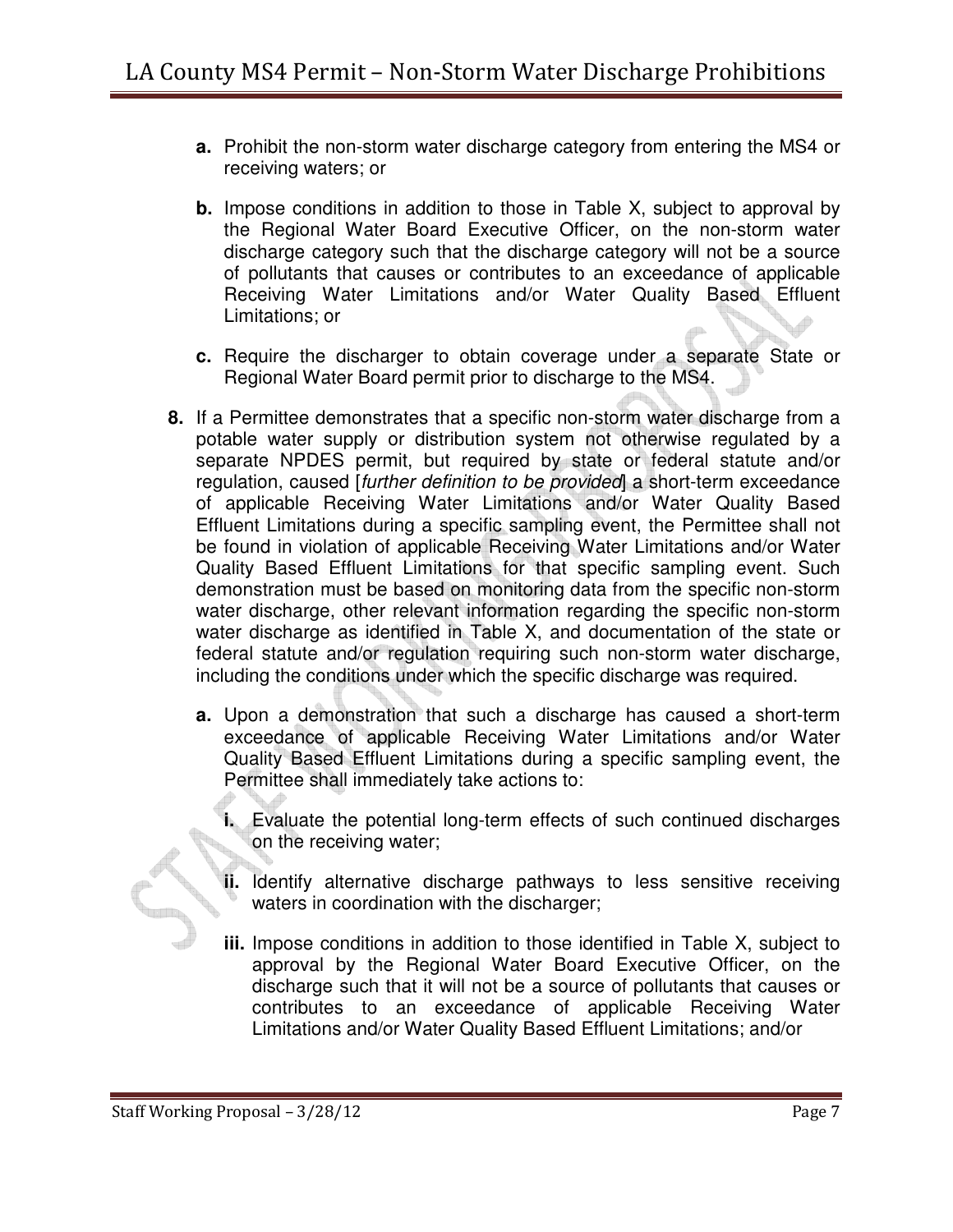- **iv.** Require the discharger to obtain coverage under a separate State or Regional Water Board permit prior to discharge to the MS4.
- **b.** The Permittee shall provide the results of its evaluation and follow-up actions to the Regional Water Board in its annual report.
- **9.** If a Permittee demonstrates that a specific non-storm water discharge from emergency fire fighting activities caused [further definition to be provided] a short-term exceedance of applicable Receiving Water Limitations and/or Water Quality Based Effluent Limitations during a specific sampling event, the Permittee shall not be found in violation of applicable Receiving Water Limitations and/or Water Quality Based Effluent Limitations for that specific sampling event. Such demonstration must be based on relevant information regarding the location, date, time and duration of the emergency fire fighting activity, the discharge pathway and receiving water(s) of the fire fighting flows, and an estimate of the volume of the non-storm water discharge.
- **10.** Notwithstanding the above, the Regional Water Board Executive Officer, based on his or her own evaluation of monitoring data and other relevant information, may modify a category or remove categories of authorized nonstorm water discharges from sections A.3 and A.4 above in consideration of antidegradation policies and/or TMDLs, or if the Executive Officer determines that a discharge category is a source of pollutants that causes or contributes to an exceedance of applicable Receiving Water Limitations and/or Water Quality Based Effluent Limitations. The Executive Officer may also require that a discharger obtain coverage under a separate State or Regional Water Board permit for non-storm water discharges to the MS4 or from the MS4 to receiving waters.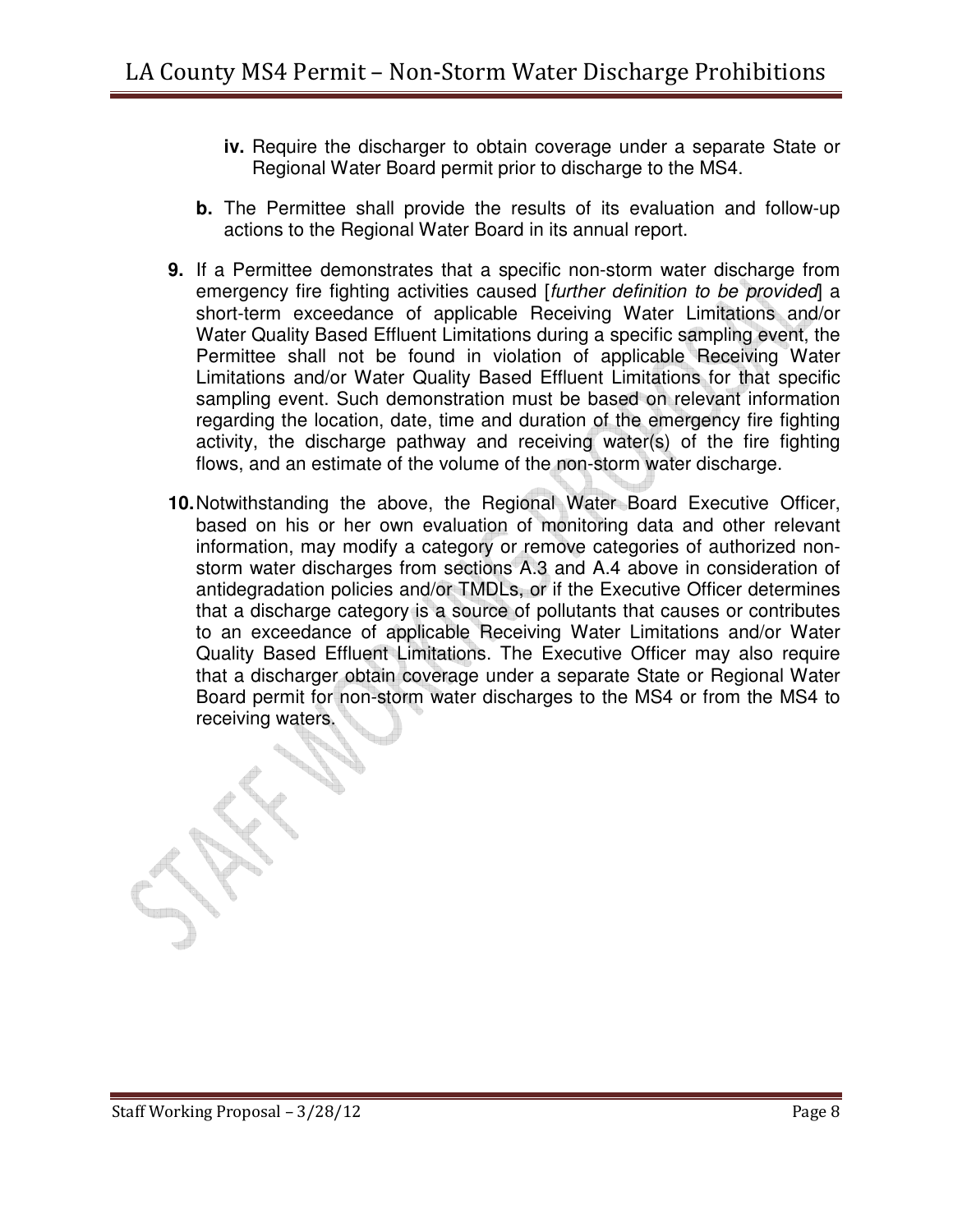| <b>Discharge</b><br>Category                    | <b>General Conditions</b><br><b>Under Which Discharge</b><br>to the MS4 is Allowed                                                                | <b>Applicable NPDES Permit for</b><br><b>Which Coverage is Required</b><br>Prior to Discharge to the MS4<br>and/or Receiving Waters <sup>13</sup> | <b>Conditions/BMPs that are Required to be</b><br>Implemented Prior to Discharge to the MS4 and<br><b>Receiving Waters</b>                                                                                               |
|-------------------------------------------------|---------------------------------------------------------------------------------------------------------------------------------------------------|---------------------------------------------------------------------------------------------------------------------------------------------------|--------------------------------------------------------------------------------------------------------------------------------------------------------------------------------------------------------------------------|
| All Discharge                                   | See discharge specific                                                                                                                            |                                                                                                                                                   | Evaluate alternative means of disposal (e.g., sanitary<br>sewer, land disposal) or opportunities for capture,<br>reclamation, and reuse.                                                                                 |
| Categories                                      | conditions below.                                                                                                                                 |                                                                                                                                                   | Segregate authorized non-storm water discharges<br>from potential sources of pollutants to prevent<br>introduction of pollutants to the MS4 and receiving<br>water.                                                      |
| <b>Natural Springs</b>                          | N/A                                                                                                                                               | N/A                                                                                                                                               | Segregate authorized non-stormwater discharges<br>from potential sources of pollutants to prevent<br>introduction of pollutants to the MS4 and receiving<br>water.                                                       |
| Flows from<br>riparian habitats<br>and wetlands | Discharge allowed only if<br>all necessary<br>permits/water quality<br>certifications for water<br>diversions are obtained<br>prior to discharge. | N/A                                                                                                                                               | All necessary permits and water quality certifications<br>must be obtained prior to diverting flows to the MS4.<br>Discharges shall comply with all conditions specified<br>in permits and water quality certifications. |
| Diverted stream<br>flows                        | Discharge allowed only if<br>authorized by the State or<br>Regional Water Board.                                                                  | N/A                                                                                                                                               | Discharges shall comply with all conditions specified<br>by the State or Regional Water Board.                                                                                                                           |

**Table X. Required Conditions for Authorized Non-Storm Water Discharges** 

<sup>&</sup>lt;sup>13</sup> The general orders/NPDES permits identified are those currently available to dischargers under which authorization to discharge could be provided. Alternatively, a discharger could seek authorization for the non-storm water discharge under an individual NPDES permit.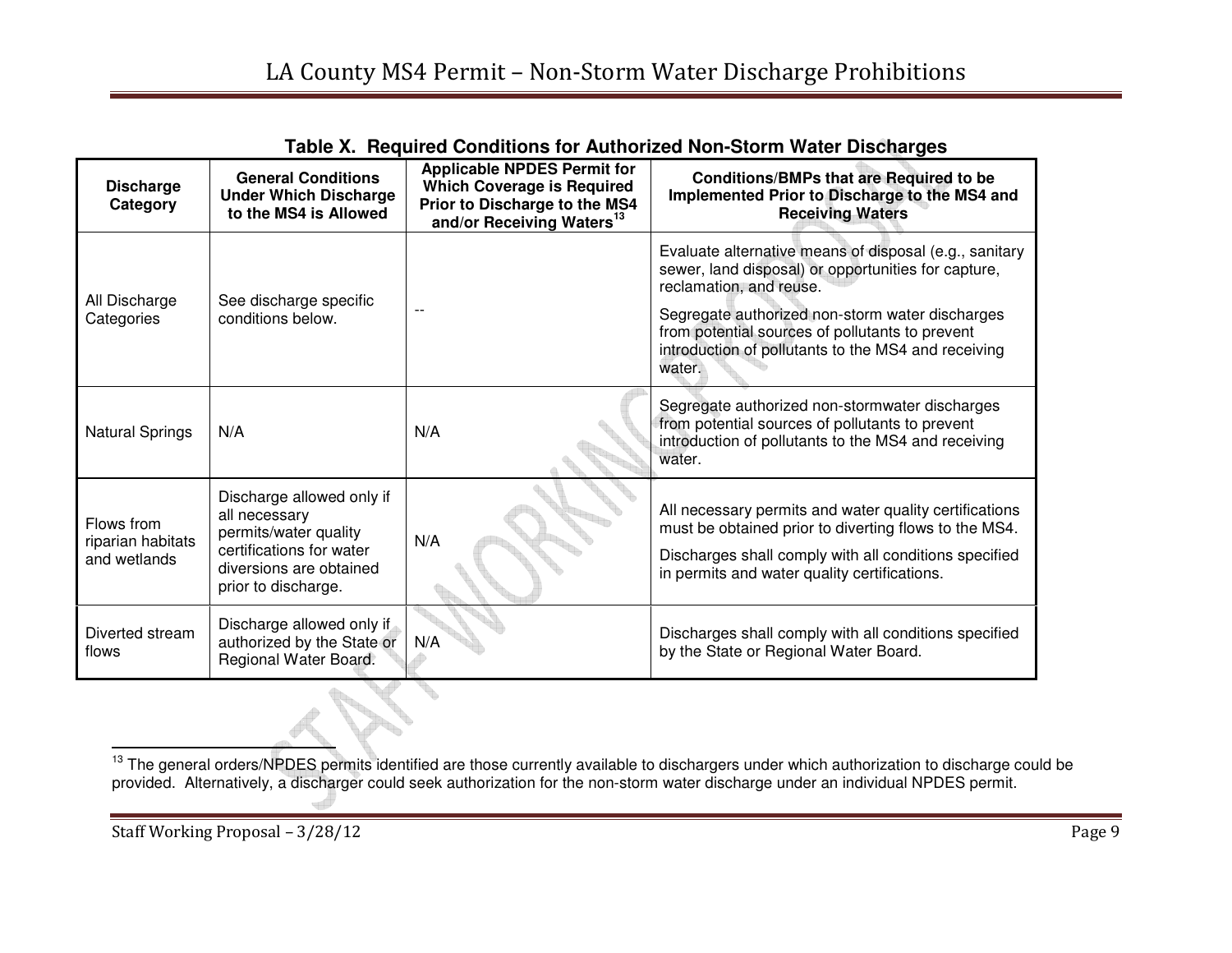| <b>Discharge</b><br>Category | <b>General Conditions</b><br><b>Under Which Discharge</b><br>to the MS4 is Allowed                                                                                                            | <b>Applicable NPDES Permit for</b><br><b>Which Coverage is Required</b><br>Prior to Discharge to the MS4<br>and/or Receiving Waters <sup>13</sup> | <b>Conditions/BMPs that are Required to be</b><br>Implemented Prior to Discharge to the MS4 and<br><b>Receiving Waters</b>                                                                                        |
|------------------------------|-----------------------------------------------------------------------------------------------------------------------------------------------------------------------------------------------|---------------------------------------------------------------------------------------------------------------------------------------------------|-------------------------------------------------------------------------------------------------------------------------------------------------------------------------------------------------------------------|
| Dewatering of<br>lakes       |                                                                                                                                                                                               |                                                                                                                                                   | All necessary permits and water quality certifications<br>must be obtained prior to dewatering.                                                                                                                   |
|                              | Discharge allowed only if<br>all necessary<br>permit/water quality<br>certifications for dredge<br>and fill activities, including<br>water diversions, are<br>obtained prior to<br>discharge. |                                                                                                                                                   | Ensure procedures for advanced notification by the<br>lake owner / operator to the Permittee(s) within 72<br>hours of planned discharge.                                                                          |
|                              |                                                                                                                                                                                               |                                                                                                                                                   | Immediately prior to discharge, visible trash on the<br>shoreline or on the surface of the lake shall be<br>removed and disposed of in a legal manner.                                                            |
|                              |                                                                                                                                                                                               | N/A                                                                                                                                               | Immediately prior to discharge, the MS4 inlet to<br>which the discharge is directed, and the MS4 outlet<br>from which the water will be discharged to the<br>receiving water, shall be inspected and cleaned out. |
|                              |                                                                                                                                                                                               |                                                                                                                                                   | Discharges shall be volumetrically and velocity<br>controlled to prevent resuspension of sediments.                                                                                                               |
|                              |                                                                                                                                                                                               |                                                                                                                                                   | Measures shall be taken to stabilize lake bottom<br>sediments.                                                                                                                                                    |
|                              |                                                                                                                                                                                               |                                                                                                                                                   | Ensure procedures for water quality monitoring of<br>pollutants of concern <sup>14</sup> that may be mobilized by the<br>lake dewatering through the MS4 to a receiving<br>water.                                 |
|                              |                                                                                                                                                                                               |                                                                                                                                                   | Ensure record-keeping of lake dewatering by the lake<br>owner / operator.                                                                                                                                         |

<sup>&</sup>lt;sup>14</sup> Pollutants of concern include, at a minimum, trash and debris, including organic matter, TSS, and any pollutant for which there is a Water<br>Quality Based Effluent Limitation in Part VI. for the lake and/or receiving wa

method of notification, location of discharge, discharge pathway, receiving water, date of discharge, time of the beginning and end of the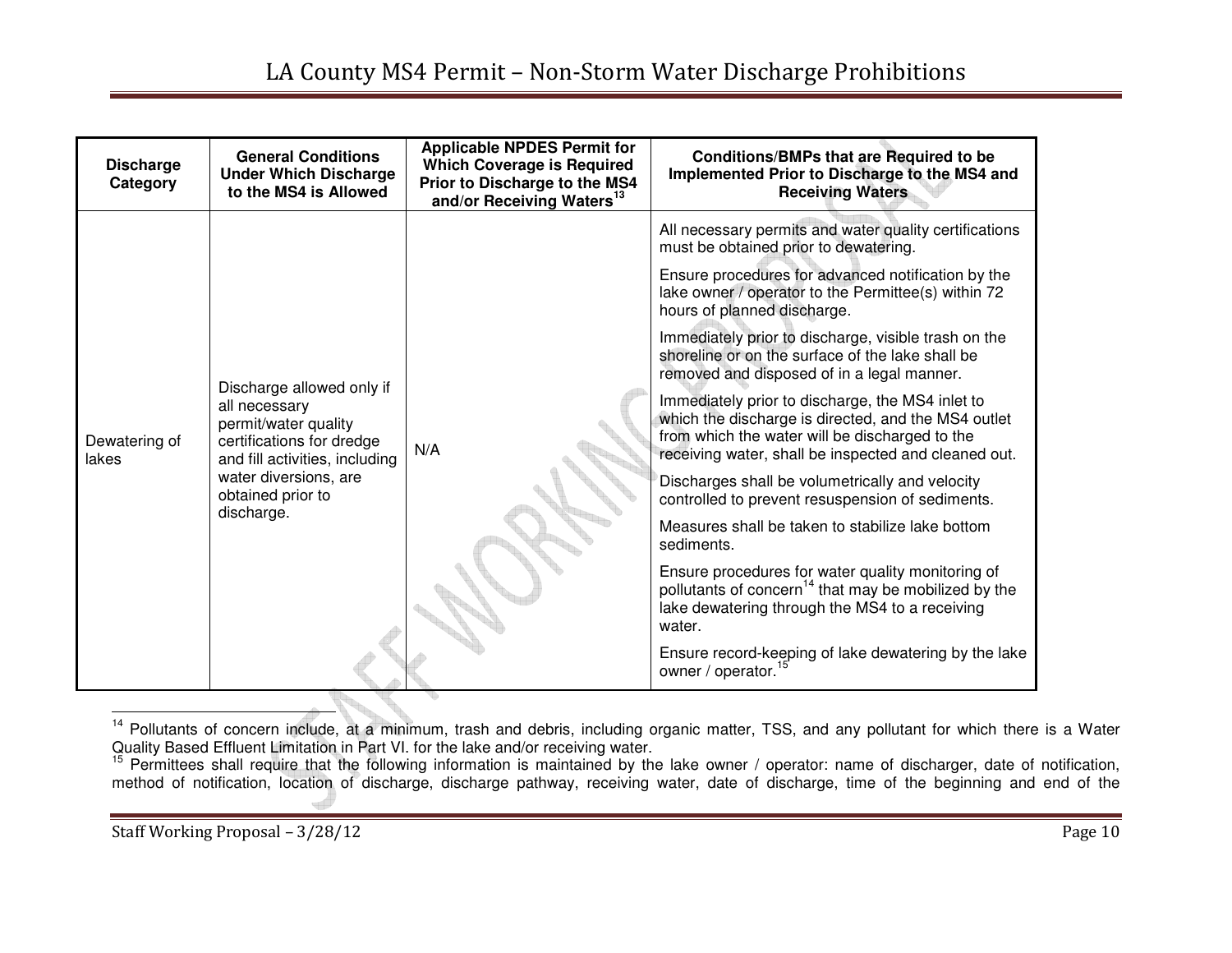| <b>Discharge</b><br>Category                   | <b>General Conditions</b><br><b>Under Which Discharge</b><br>to the MS4 is Allowed                     | <b>Applicable NPDES Permit for</b><br><b>Which Coverage is Required</b><br>Prior to Discharge to the MS4<br>and/or Receiving Waters <sup>13</sup>                                                                                                                                        | Conditions/BMPs that are Required to be<br>Implemented Prior to Discharge to the MS4 and<br><b>Receiving Waters</b>                                                                                                                                                                                                                                                  |
|------------------------------------------------|--------------------------------------------------------------------------------------------------------|------------------------------------------------------------------------------------------------------------------------------------------------------------------------------------------------------------------------------------------------------------------------------------------|----------------------------------------------------------------------------------------------------------------------------------------------------------------------------------------------------------------------------------------------------------------------------------------------------------------------------------------------------------------------|
| Rising ground<br>waters                        | Discharge from ground<br>water seepage allowed<br>only if authorized under a<br>separate NPDES permit. | NPDES Permit No. CAG994003<br>- Discharges of Nonprocess<br>Wastewater to Surface Waters in<br>Coastal Watersheds of Los<br>Angeles and Ventura Counties                                                                                                                                 | Discharges shall comply with all NPDES permit<br>conditions for the discharge.                                                                                                                                                                                                                                                                                       |
| Uncontaminated<br>ground water<br>infiltration | N/A                                                                                                    | N/A                                                                                                                                                                                                                                                                                      | None                                                                                                                                                                                                                                                                                                                                                                 |
|                                                |                                                                                                        | NPDES Permit No. CAG994003<br>- Discharges of Nonprocess<br>Wastewater to Surface Waters in<br>Coastal Watersheds of Los<br>Angeles and Ventura Counties<br>NPDES Permit No. CAG994004                                                                                                   | Discharges shall comply with all NPDES permit<br>conditions for the discharge.<br>Pursuant to NPDES Permit No. CAG990002,                                                                                                                                                                                                                                            |
| Uncontaminated<br>pumped ground<br>water       | Discharge is allowed only<br>if authorized under a<br>separate NPDES permit.                           | - Discharges of Groundwater<br>from Construction and Project<br>Dewatering to Surface Waters in<br>Coastal Watersheds of Los<br>Angeles and Ventura Counties<br>NPDES Permit No. CAG990002<br>- Discharges from Utility Vaults<br>and Underground Structures to<br><b>Surface Waters</b> | whenever there is a discharge of 50,000 gallons or<br>more from utility vaults and underground structures<br>to the MS4, the discharger (i.e., utility company) shall<br>contact the appropriate Permittee(s) with jurisdiction<br>over the MS4, including but not limited to the Los<br>Angeles County Flood Control District, within 24<br>hours of the discharge. |

discharge, duration of the discharge, flow rate or velocity, total number of gallons discharged, type(s) of sediment controls used, pH of discharge,<br>type(s) of volumetric and velocity controls used, and monitoring data. Re Water Board.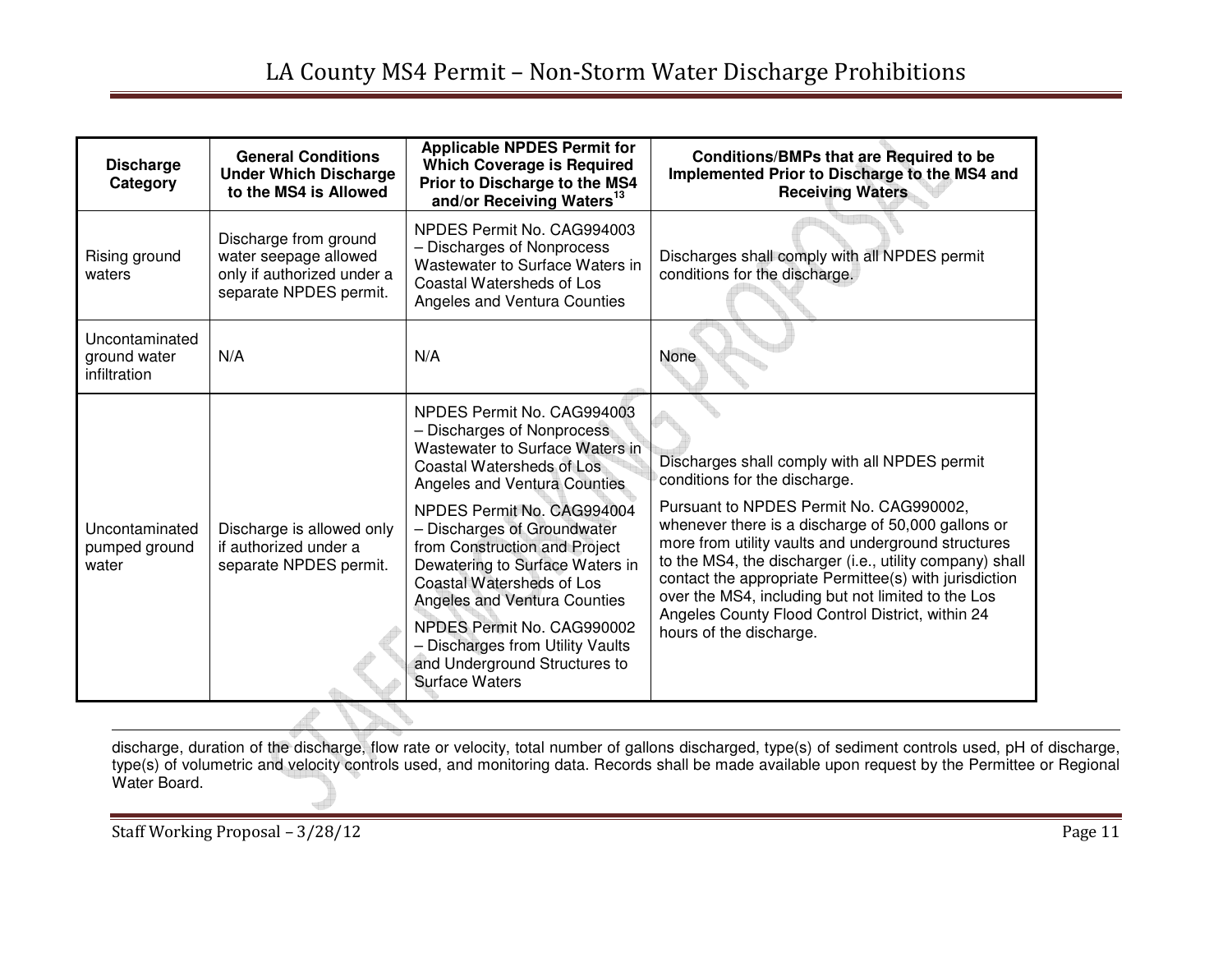| <b>Discharge</b><br>Category                                    | <b>General Conditions</b><br><b>Under Which Discharge</b><br>to the MS4 is Allowed                                                                                                                                                                                                                                               | <b>Applicable NPDES Permit for</b><br><b>Which Coverage is Required</b><br>Prior to Discharge to the MS4<br>and/or Receiving Waters <sup>13</sup> | Conditions/BMPs that are Required to be<br>Implemented Prior to Discharge to the MS4 and<br><b>Receiving Waters</b>                                                                                                                                                                                                                                                                                                                              |
|-----------------------------------------------------------------|----------------------------------------------------------------------------------------------------------------------------------------------------------------------------------------------------------------------------------------------------------------------------------------------------------------------------------|---------------------------------------------------------------------------------------------------------------------------------------------------|--------------------------------------------------------------------------------------------------------------------------------------------------------------------------------------------------------------------------------------------------------------------------------------------------------------------------------------------------------------------------------------------------------------------------------------------------|
| Landscape<br>irrigation using<br>potable water                  | Discharge allowed if<br>potable landscape<br>irrigation due to runoff is<br>minimized through the<br>implementation of an<br>ordinance specifying<br>water efficient<br>landscaping standards,<br>as well as an outreach<br>and education program<br>focusing on water<br>conservation and<br>landscape water use<br>efficiency. | N/A                                                                                                                                               | Implement BMPs, including Integrated Pest<br>Management (IPM), to minimize runoff and prevent<br>introduction of pollutants to the MS4 and receiving<br>water.<br>Implement water conservation programs to minimize<br>discharge by using less water.<br>Utilize water delivery rates that do not exceed the<br>infiltration rate of the soil.<br>Promote erosion repair (i.e., cover or repair areas of<br>exposed soils in yards/landscaping). |
| Landscape<br>irrigation using<br>reclaimed or<br>recycled water | Discharge of reclaimed or<br>recycled water runoff<br>from landscape irrigation<br>is allowed if the discharge<br>is in compliance with the<br>producer and distributor<br>operations and<br>management (O&M) plan,<br>and all relevant portions<br>thereof, including the<br><b>Irrigation Management</b><br>Plan.              | N/A                                                                                                                                               | Discharges must comply with applicable O&M Plans,<br>and all relevant portions thereof, including the<br>Irrigation Management Plan.                                                                                                                                                                                                                                                                                                             |
|                                                                 |                                                                                                                                                                                                                                                                                                                                  |                                                                                                                                                   |                                                                                                                                                                                                                                                                                                                                                                                                                                                  |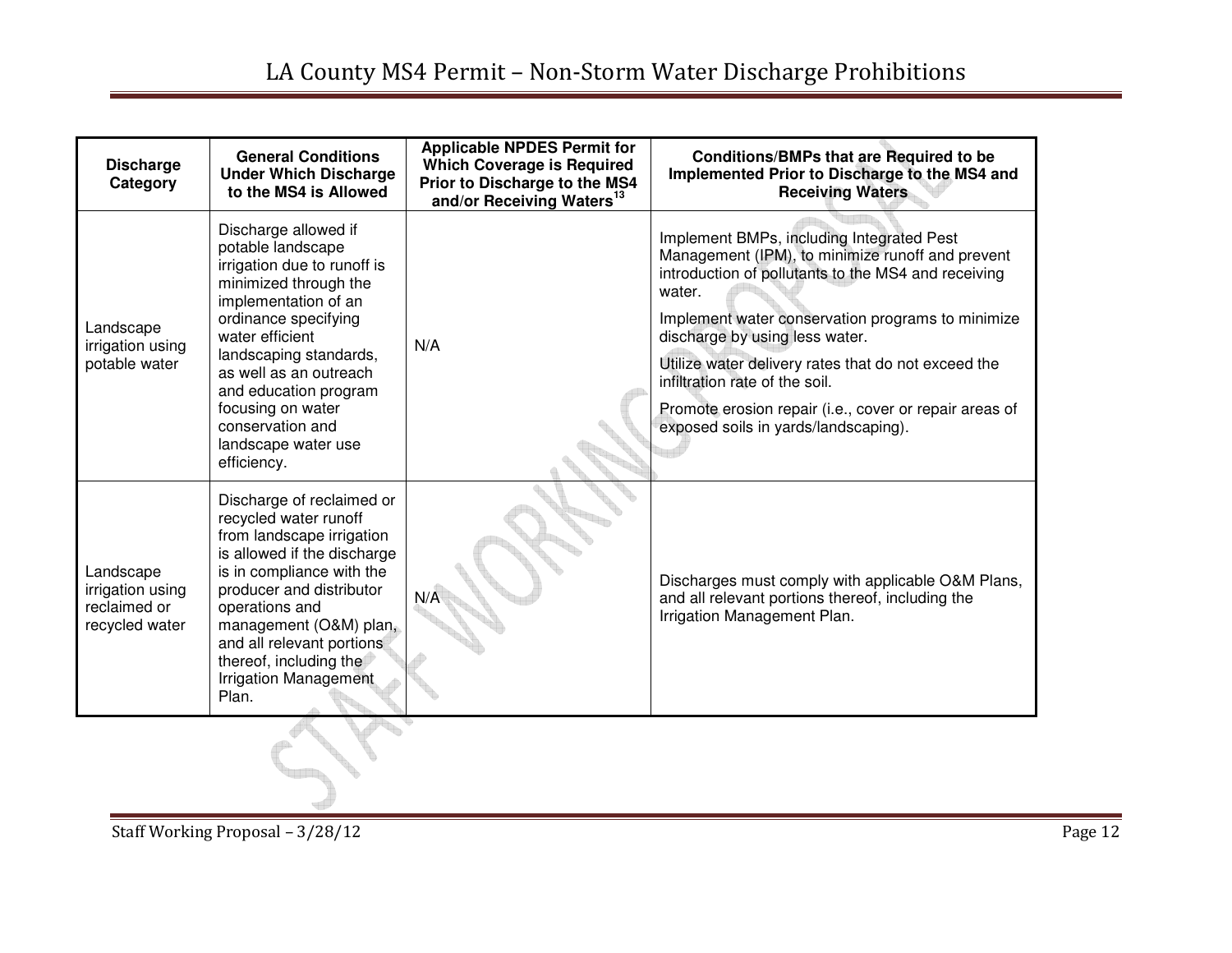| <b>Discharge</b><br>Category                                            | <b>General Conditions</b><br><b>Under Which Discharge</b><br>to the MS4 is Allowed                                                                                                                                                                                                             | <b>Applicable NPDES Permit for</b><br><b>Which Coverage is Required</b><br>Prior to Discharge to the MS4<br>and/or Receiving Waters <sup>13</sup> | <b>Conditions/BMPs that are Required to be</b><br>Implemented Prior to Discharge to the MS4 and<br><b>Receiving Waters</b>                                                                                                                                                                                                                                                                                                                                                                                                                                                                                                                                                                                                                                                                                                                                 |
|-------------------------------------------------------------------------|------------------------------------------------------------------------------------------------------------------------------------------------------------------------------------------------------------------------------------------------------------------------------------------------|---------------------------------------------------------------------------------------------------------------------------------------------------|------------------------------------------------------------------------------------------------------------------------------------------------------------------------------------------------------------------------------------------------------------------------------------------------------------------------------------------------------------------------------------------------------------------------------------------------------------------------------------------------------------------------------------------------------------------------------------------------------------------------------------------------------------------------------------------------------------------------------------------------------------------------------------------------------------------------------------------------------------|
| Potable drinking<br>water supply<br>and distribution<br>system releases | Discharge of ground<br>water from potable water<br>supply wells is allowed<br>only if authorized under a<br>separate NPDES permit<br>(see below).<br>Discharge of other<br>potable drinking water<br>supply and distribution<br>releases allowed after<br>implementation of<br>specified BMPs. | N/A                                                                                                                                               | Implement BMPs to prevent introduction of pollutants<br>to potable water supply or distribution system release<br>prior to discharge to the MS4 and receiving water.<br>BMPs shall be consistent with CA-NV American<br>Water Works Association BMP Manual for Drinking<br>Water System Releases and other applicable<br>guidelines. <sup>16</sup><br>Ensure procedures for advanced notification by the<br>water supplier to the Permittee(s) within 72 hours of<br>planned discharge and as soon as possible after an<br>unplanned discharge.<br>Ensure procedures for monitoring of pollutants of<br>concern <sup>17</sup> that may be mobilized by the potable water<br>supply release through the MS4 to a receiving water.<br>Ensure record-keeping by water supplier(s) for all<br>discharges greater than [volume to be determined]. <sup>18</sup> |

<sup>&</sup>lt;sup>16</sup> See, for example, Awwa Research Foundation and US EPA. Environmental Impacts of Non-Treatment Discharges from Drinking Water Utilities. Prepared by Narasimham Consulting, Inc. (2007); Golden State Water Company Water Pollution Control Program – Potable Water Distribution System Releases for Unincorporated Areas of Los Angeles County (last updated June 2007) and City of Los Angeles Department of Water and

<sup>&</sup>lt;sup>17</sup> Pollutants of concern include, at a minimum, trash and debris, including organic matter, TSS, and any pollutant for which there is a Water<br>Quality Based Effluent Limitation in Part VI. for the receiving water.

 $18$  Permittees shall require that the following information is maintained by the water supplier(s) for all discharges (planned and unplanned) greater than [volume to be determined]: name of discharger, date of notification (for planned discharges), method of notification, alternatives to discharge considered and justification for finding of infeasibility of capture and reuse or ground water infiltration, location of discharge, discharge pathway, receiving water, date of discharge, time of the beginning and end of the discharge, duration of the discharge, flow rate or velocity, total number of gallons discharged, total number of gallons captured for reuse or infiltrated to ground water, type of dechlorination equipment used, type of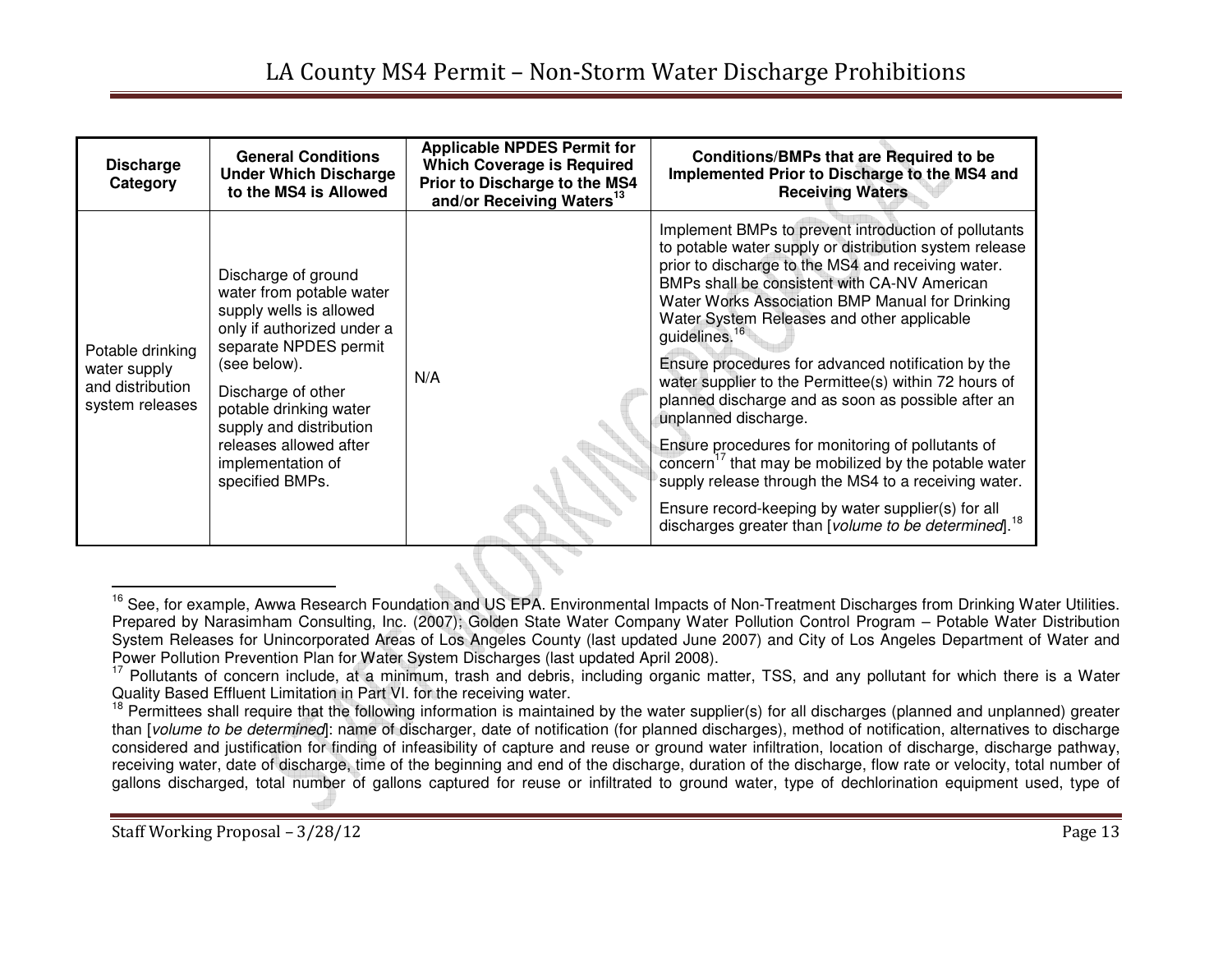| <b>Discharge</b><br>Category | <b>General Conditions</b><br><b>Under Which Discharge</b><br>to the MS4 is Allowed                                                         | <b>Applicable NPDES Permit for</b><br><b>Which Coverage is Required</b><br>Prior to Discharge to the MS4<br>and/or Receiving Waters <sup>13</sup> | <b>Conditions/BMPs that are Required to be</b><br>Implemented Prior to Discharge to the MS4 and<br><b>Receiving Waters</b>                                                                                        |
|------------------------------|--------------------------------------------------------------------------------------------------------------------------------------------|---------------------------------------------------------------------------------------------------------------------------------------------------|-------------------------------------------------------------------------------------------------------------------------------------------------------------------------------------------------------------------|
|                              |                                                                                                                                            |                                                                                                                                                   | To be discharged, this type of water shall be<br>dechlorinated using aeration and/or sodium<br>thiosulfate and/or other appropriate means. Chlorine<br>residual in the discharge shall not exceed 0.1 mg/L.       |
|                              |                                                                                                                                            |                                                                                                                                                   | Discharges from water lines and potable water<br>sources shall be pH adjusted if necessary and be<br>within the range of 6.5 and 8.5.                                                                             |
|                              |                                                                                                                                            |                                                                                                                                                   | Discharges from water lines and potable water<br>sources shall be volumetrically and velocity<br>controlled to prevent resuspension of sediments.                                                                 |
|                              |                                                                                                                                            |                                                                                                                                                   | BMPs such as sand bags or gravel bags, or other<br>appropriate means, shall be utilized to prevent<br>sediment transport.                                                                                         |
|                              |                                                                                                                                            |                                                                                                                                                   | Immediately prior to discharge, the MS4 inlet to<br>which the discharge is directed, and the MS4 outlet<br>from which the water will be discharged to the<br>receiving water, shall be inspected and cleaned out. |
|                              |                                                                                                                                            |                                                                                                                                                   | All debris and sediments in the flow path that are<br>trapped by the BMPs shall be collected and disposed<br>of in a legal and appropriate manner.                                                                |
|                              | Discharge of potable<br>water used in hydrostatic<br>testing allowed only if: 1)<br>the discharger documents<br>in its record-keeping that | <b>NPDES No. CAG674001 -</b><br>Discharges From Hydrostatic<br>Test Water to Surface Waters in<br>Coastal Watersheds of Los                       | Discharges shall comply with all NPDES permit<br>conditions for the discharge.                                                                                                                                    |

dechlorination chemicals used, concentration of residual chlorine, type(s) of sediment controls used, pH of discharge, type(s) of volumetric and velocity controls used, and monitoring data. Records shall be made available upon request by the Permittee or Regional Water Board.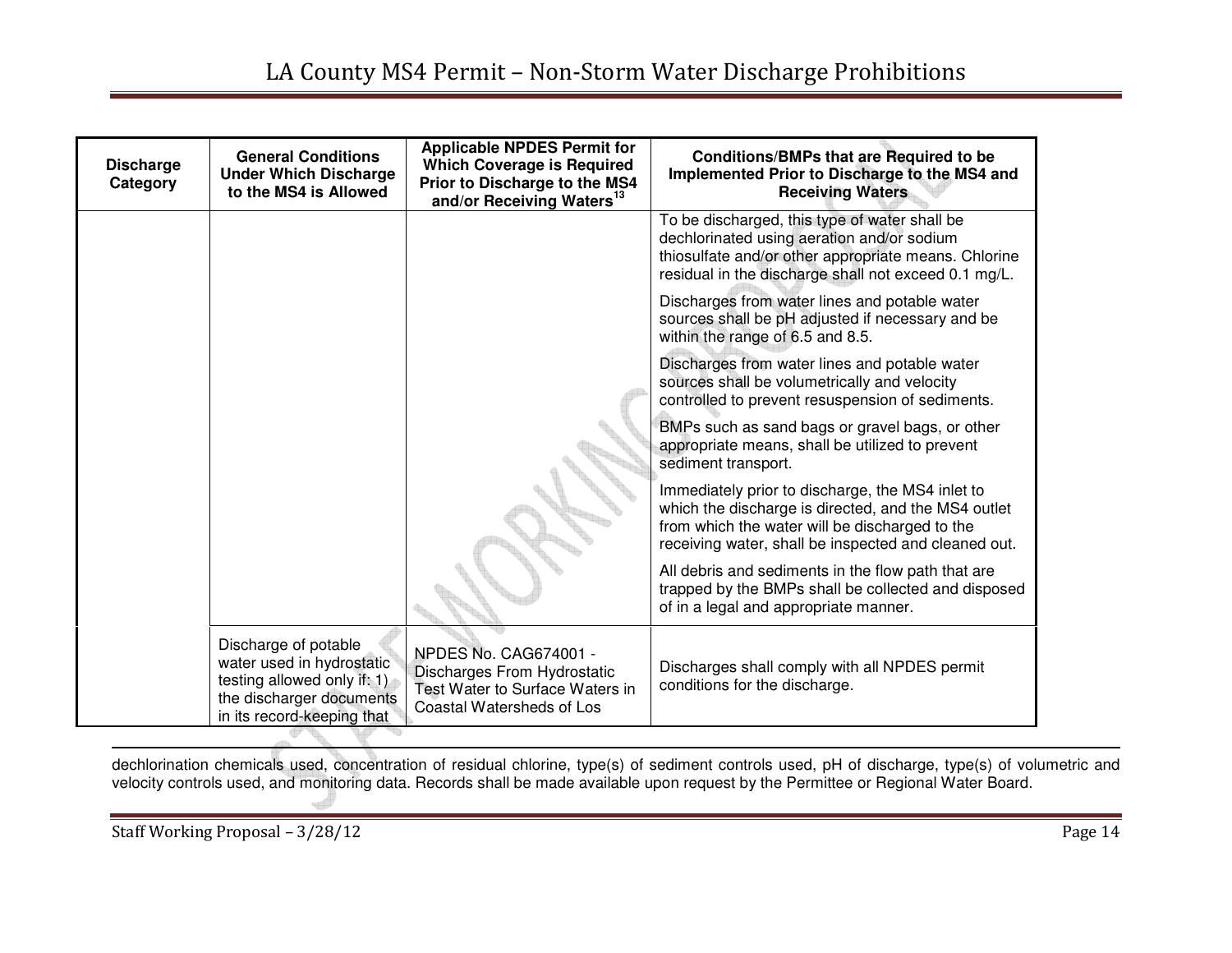| <b>Discharge</b><br>Category | <b>General Conditions</b><br><b>Under Which Discharge</b><br>to the MS4 is Allowed                                                                                                                                                                                                   | <b>Applicable NPDES Permit for</b><br><b>Which Coverage is Required</b><br>Prior to Discharge to the MS4<br>and/or Receiving Waters <sup>13</sup>                                                                                                                                                                                                                                | Conditions/BMPs that are Required to be<br>Implemented Prior to Discharge to the MS4 and<br><b>Receiving Waters</b> |
|------------------------------|--------------------------------------------------------------------------------------------------------------------------------------------------------------------------------------------------------------------------------------------------------------------------------------|----------------------------------------------------------------------------------------------------------------------------------------------------------------------------------------------------------------------------------------------------------------------------------------------------------------------------------------------------------------------------------|---------------------------------------------------------------------------------------------------------------------|
|                              | potential uses of the<br>hydrostatic test water and<br>potable water were<br>considered to ensure use<br>to the fullest extent<br>possible and in<br>compliance with Article<br>10, Section 2 of the<br>California Constitution,<br>and 2) authorized by a<br>separate NPDES permit. | Angeles and Ventura Counties                                                                                                                                                                                                                                                                                                                                                     |                                                                                                                     |
|                              | Discharges from activities<br>that occur at wellheads.<br>such as well construction.<br>well development (e.g.,<br>aquifer pumping tests,<br>well purging), or major<br>well maintenance are<br>allowed only if authorized<br>by a separate NPDES<br>permit.                         | NPDES Permit No. CAG994004<br>- Discharges of Groundwater<br>from Construction and Project<br>Dewatering to Surface Waters in<br>Coastal Watersheds of Los<br>Angeles and Ventura Counties<br>NPDES Permit No. CAG994005<br>- Discharges of Ground Water<br>from Potable Water Supply<br>Wells to Surface Waters in<br>Coastal Watersheds of Los<br>Angeles and Ventura Counties | Discharges shall comply with all NPDES permit<br>conditions for the discharge.                                      |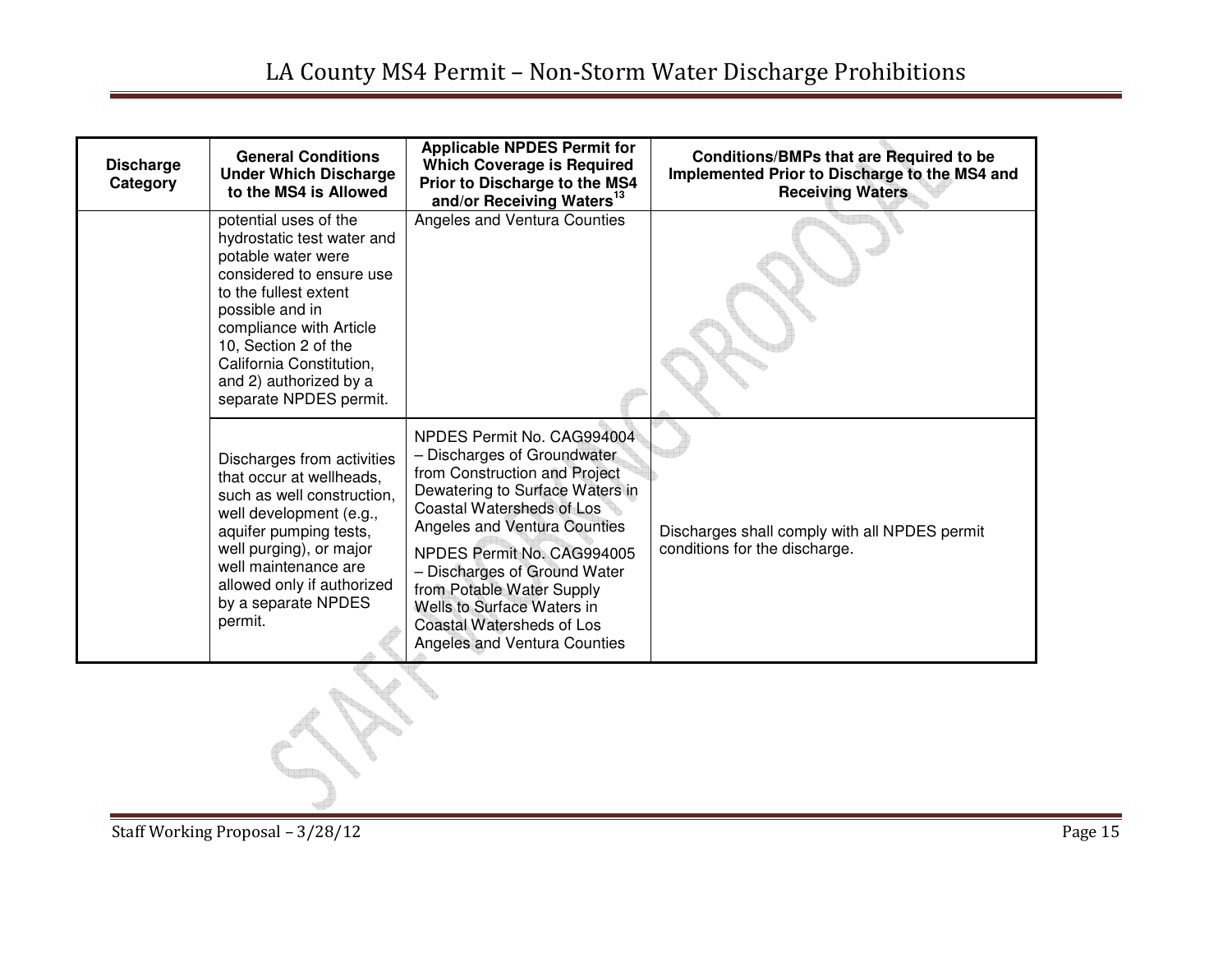## LA County MS4 Permit – Non-Storm Water Discharge Prohibitions

| <b>Discharge</b><br>Category                                                                     | <b>General Conditions</b><br><b>Under Which Discharge</b><br>to the MS4 is Allowed                   | <b>Applicable NPDES Permit for</b><br><b>Which Coverage is Required</b><br>Prior to Discharge to the MS4<br>and/or Receiving Waters <sup>13</sup>                                          | <b>Conditions/BMPs that are Required to be</b><br>Implemented Prior to Discharge to the MS4 and<br><b>Receiving Waters</b>                                                                |
|--------------------------------------------------------------------------------------------------|------------------------------------------------------------------------------------------------------|--------------------------------------------------------------------------------------------------------------------------------------------------------------------------------------------|-------------------------------------------------------------------------------------------------------------------------------------------------------------------------------------------|
| <b>Gravity flow</b><br>from foundation<br>drains, footing<br>drains, and<br>crawl space<br>pumps |                                                                                                      | NPDES Permit No. CAG994003<br>- Discharges of Nonprocess<br>Wastewater to Surface Waters in<br>Coastal Watersheds of Los<br>Angeles and Ventura Counties                                   |                                                                                                                                                                                           |
|                                                                                                  | Discharge is allowed only<br>if authorized by a<br>separate NPDES permit.                            | NPDES Permit No. CAG994004<br>- Discharges of Groundwater<br>from Construction and Project<br>Dewatering to Surface Waters in<br>Coastal Watersheds of Los<br>Angeles and Ventura Counties | Discharges shall comply with all NPDES permit<br>conditions for the discharge.                                                                                                            |
|                                                                                                  |                                                                                                      | NPDES Permit No. CAG990002<br>- Discharges from Utility Vaults<br>and Underground Structures to<br>Surface Waters                                                                          |                                                                                                                                                                                           |
| Air conditioning<br>condensate                                                                   | Discharge is allowed only<br>if authorized by a<br>separate NPDES permit.                            | NPDES Permit No. CAG994003<br>- Discharges of Nonprocess<br>Wastewater to Surface Waters in<br>Coastal Watersheds of Los<br>Angeles and Ventura Counties                                   | Discharges shall comply with all NPDES permit<br>conditions for the discharge.                                                                                                            |
| Dechlorinated/<br>debrominated<br>swimming<br>pool/spa<br>discharges                             | Discharges allowed after<br>implementation of<br>specified BMPs.                                     |                                                                                                                                                                                            | Implement BMPs and controls to prevent introduction<br>of pollutants prior to discharge to the MS4 and<br>receiving water.                                                                |
|                                                                                                  | Pool or spa water<br>containing copper-based<br>algaecides is not allowed<br>to be discharged to the | N/A                                                                                                                                                                                        | Swimming pool water must be dechlorinated or<br>debrominated using holding time, aeration, and/or<br>sodium thiosulfate. Chlorine residual in the discharge<br>shall not exceed 0.1 mg/L. |
|                                                                                                  | MS4.                                                                                                 |                                                                                                                                                                                            | Swimming pool water shall not contain any                                                                                                                                                 |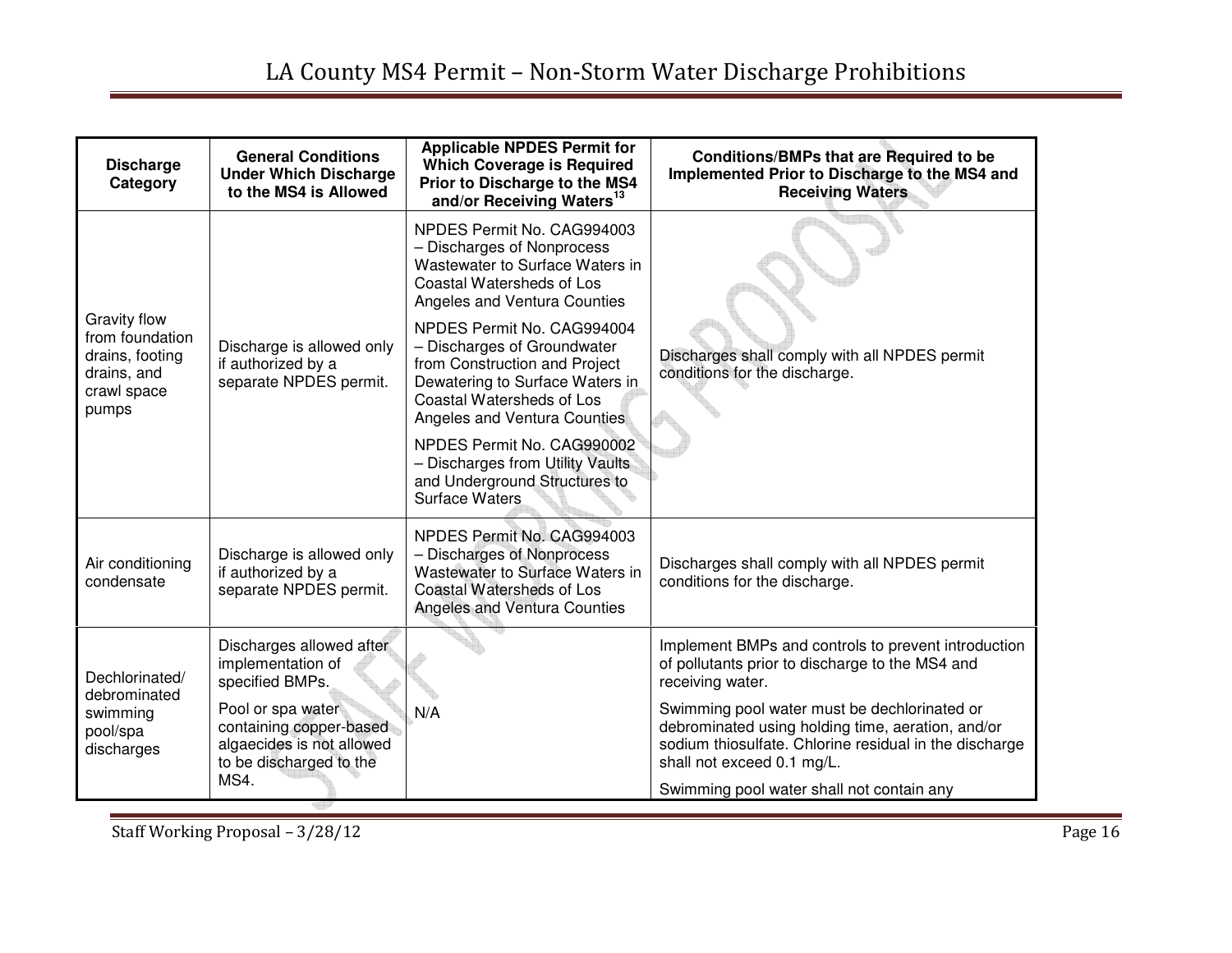| <b>Discharge</b><br>Category | <b>General Conditions</b><br><b>Under Which Discharge</b><br>to the MS4 is Allowed                                        | <b>Applicable NPDES Permit for</b><br><b>Which Coverage is Required</b><br>Prior to Discharge to the MS4<br>and/or Receiving Waters <sup>13</sup>        | Conditions/BMPs that are Required to be<br>Implemented Prior to Discharge to the MS4 and<br><b>Receiving Waters</b>                                                                                                                                          |
|------------------------------|---------------------------------------------------------------------------------------------------------------------------|----------------------------------------------------------------------------------------------------------------------------------------------------------|--------------------------------------------------------------------------------------------------------------------------------------------------------------------------------------------------------------------------------------------------------------|
|                              |                                                                                                                           |                                                                                                                                                          | detergents, wastes, algaecides, or cyanuric acid in<br>excess of 50 parts per million, or any other chemicals<br>including salts from pools commonly referred to as<br>"salt water pools" in excess of applicable water<br>quality objectives. <sup>19</sup> |
|                              |                                                                                                                           |                                                                                                                                                          | Swimming pool discharges are to be pH adjusted, if<br>necessary, and be within the range of 6.5 and 8.5<br>standard units.                                                                                                                                   |
|                              |                                                                                                                           |                                                                                                                                                          | Swimming pool discharges shall be volumetrically<br>and velocity controlled to promote evaporation and/or<br>infiltration and prevent resuspension of sediments.                                                                                             |
|                              |                                                                                                                           |                                                                                                                                                          | Ensure procedures for advanced notification by the<br>pool owner to the Permittee(s) within 72 hours of<br>planned discharge.                                                                                                                                |
|                              |                                                                                                                           |                                                                                                                                                          | Immediately prior to discharge, the MS4 inlet to<br>which the discharge is directed, and the MS4 outlet<br>from which the water will be discharged to the<br>receiving water, shall be inspected and cleaned out.                                            |
|                              | Discharges of cleaning<br>waste water and filter<br>backwash allowed only if<br>authorized by a separate<br>NPDES permit. | NPDES Permit No. CAG994003<br>- Discharges of Nonprocess<br>Wastewater to Surface Waters in<br>Coastal Watersheds of Los<br>Angeles and Ventura Counties | Discharges shall comply with all NPDES permit<br>conditions for the discharge.                                                                                                                                                                               |

<sup>19</sup> Applicable mineral water quality objectives for surface waters are contained in Chapter 3 of the Basin Plan for the Coastal Watersheds of Los<br>Angeles and Ventura Counties.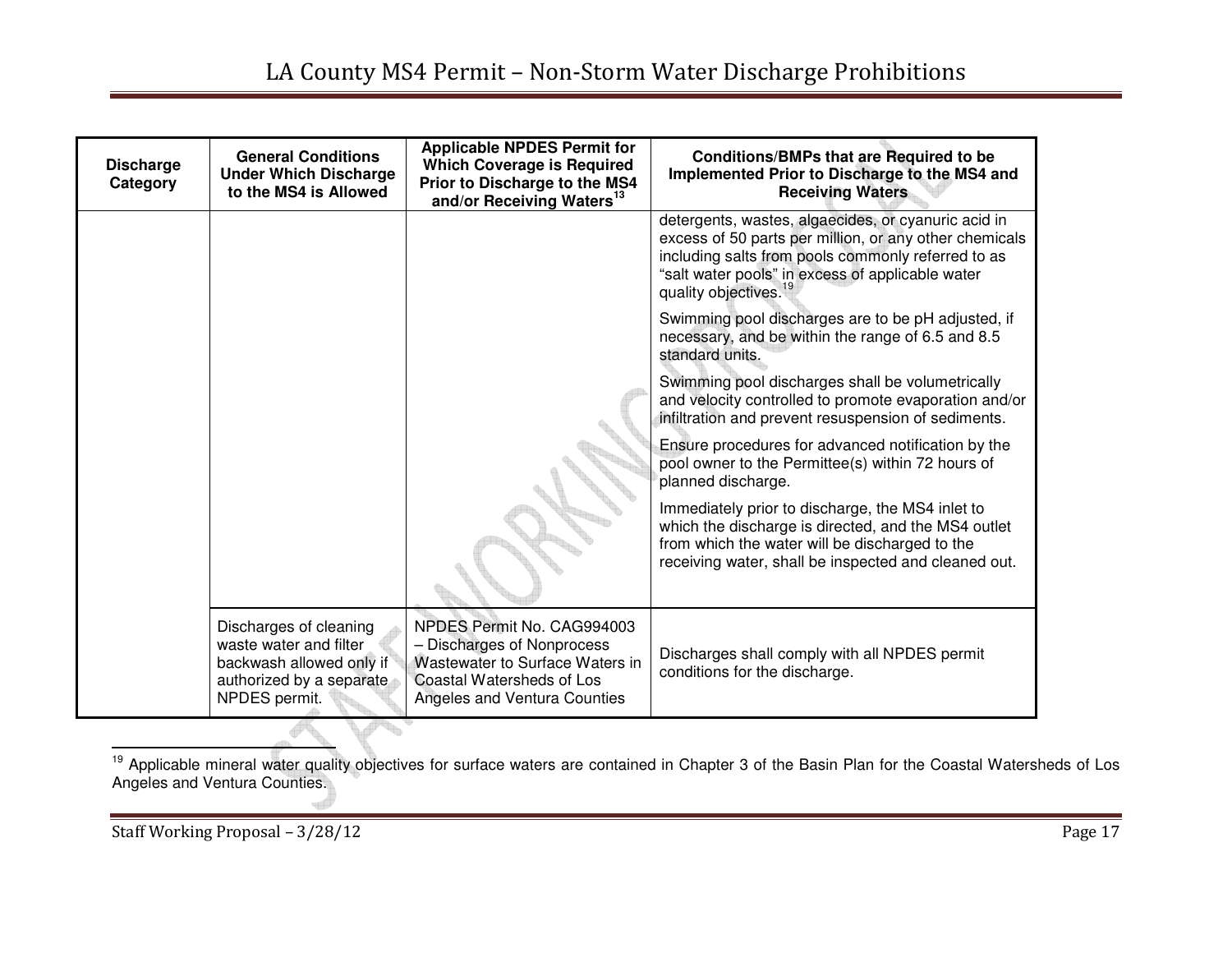| <b>Discharge</b><br>Category                                                       | <b>General Conditions</b><br><b>Under Which Discharge</b><br>to the MS4 is Allowed | <b>Applicable NPDES Permit for</b><br><b>Which Coverage is Required</b><br>Prior to Discharge to the MS4<br>and/or Receiving Waters <sup>13</sup> | <b>Conditions/BMPs that are Required to be</b><br>Implemented Prior to Discharge to the MS4 and<br><b>Receiving Waters</b>                                                                                        |
|------------------------------------------------------------------------------------|------------------------------------------------------------------------------------|---------------------------------------------------------------------------------------------------------------------------------------------------|-------------------------------------------------------------------------------------------------------------------------------------------------------------------------------------------------------------------|
| Dewatering of<br>decorative<br>fountains                                           |                                                                                    |                                                                                                                                                   | Implement BMPs to prevent introduction of pollutants<br>prior to discharge to the MS4 and receiving water.                                                                                                        |
|                                                                                    | Discharges allowed after<br>implementation of<br>specified BMPs.                   | N/A                                                                                                                                               | Fountain water must be dechlorinated or<br>debrominated using holding time, aeration, and/or<br>sodium thiosulfate. Chlorine residual in the discharge<br>shall not exceed 0.1 mg/L.                              |
|                                                                                    | Fountain water containing<br>copper-based algaecides<br>is not allowed to be       |                                                                                                                                                   | Fountain discharges are to be pH adjusted, if<br>necessary, and be within the range of 6.5 and 8.5<br>standard units.                                                                                             |
|                                                                                    | discharged to the MS4.<br>Fountain water containing<br>dyes is not allowed to be   |                                                                                                                                                   | Fountain discharges shall be volumetrically and<br>velocity controlled to prevent resuspension of<br>sediments.                                                                                                   |
|                                                                                    | discharged to the MS4.                                                             |                                                                                                                                                   | Immediately prior to discharge, the MS4 inlet to<br>which the discharge is directed, and the MS4 outlet<br>from which the water will be discharged to the<br>receiving water, shall be inspected and cleaned out. |
| Non-commercial<br>car washing by<br>residents or by<br>non-profit<br>organizations |                                                                                    |                                                                                                                                                   | Implement BMPs to prevent introduction of pollutants<br>prior to discharge to the MS4 and receiving water.                                                                                                        |
|                                                                                    | Discharges allowed after<br>implementation of<br>specified BMPs.                   |                                                                                                                                                   | Minimize the amount of water used by turning off<br>nozzles or kinking the hose when not spraying a car,<br>and by using a low volume pressure washer.                                                            |
|                                                                                    |                                                                                    | N/A                                                                                                                                               | Use biodegradable, phosphate free detergents and<br>non-toxic cleaning products.                                                                                                                                  |
|                                                                                    |                                                                                    |                                                                                                                                                   | Where possible, wash cars on a permeable surface<br>where wash water can percolate into the ground (e.g.<br>gravel or grassy areas).                                                                              |
|                                                                                    |                                                                                    |                                                                                                                                                   | Create temporary berms or block off the storm                                                                                                                                                                     |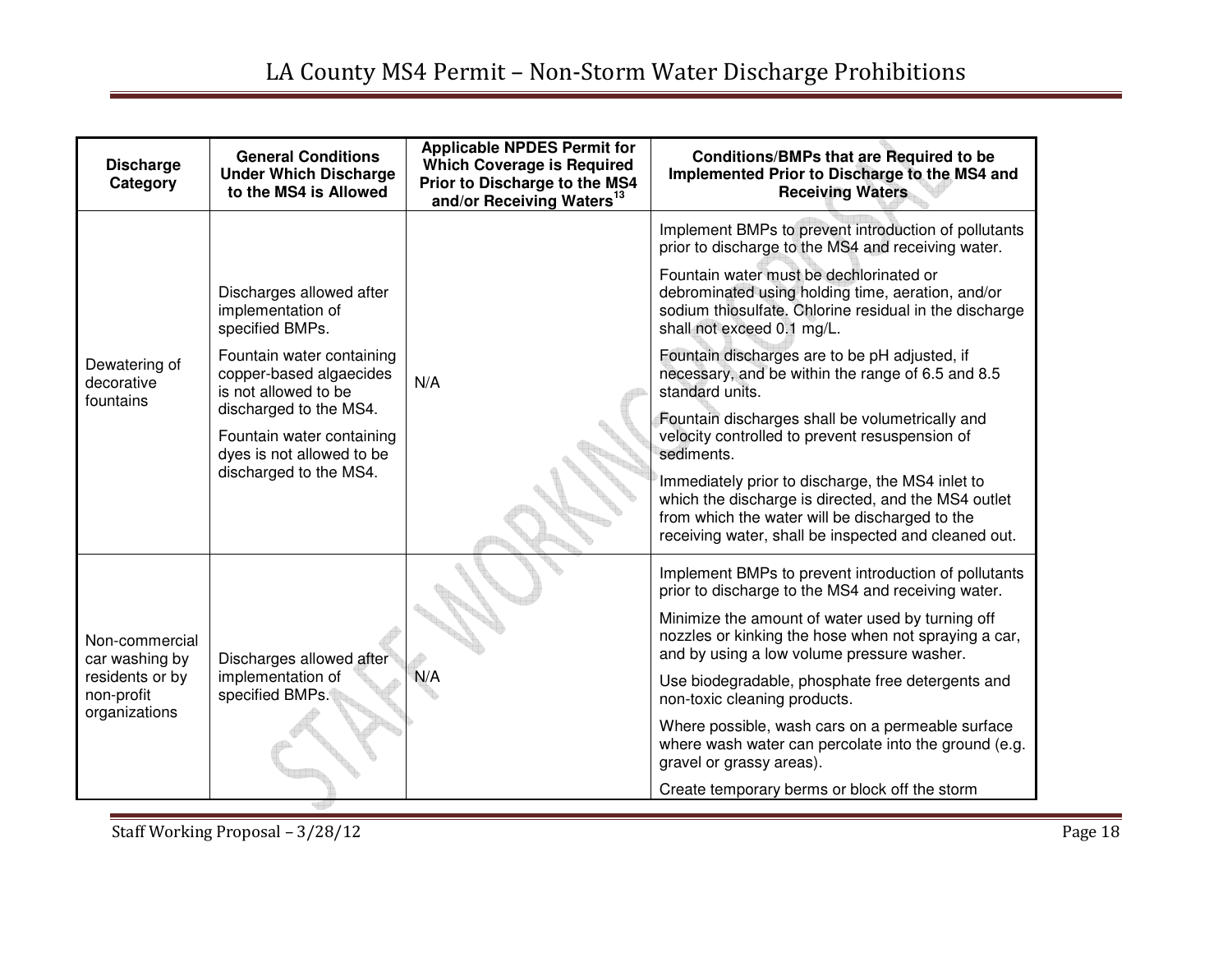| <b>Discharge</b><br>Category  | <b>General Conditions</b><br><b>Under Which Discharge</b><br>to the MS4 is Allowed | <b>Applicable NPDES Permit for</b><br><b>Which Coverage is Required</b><br>Prior to Discharge to the MS4<br>and/or Receiving Waters <sup>13</sup> | <b>Conditions/BMPs that are Required to be</b><br>Implemented Prior to Discharge to the MS4 and<br><b>Receiving Waters</b>                                                                                                                                                                                                                                                                                                                                                                                                                                                                                                                                                                                                                                                                                                                                                                                                                                                                                   |
|-------------------------------|------------------------------------------------------------------------------------|---------------------------------------------------------------------------------------------------------------------------------------------------|--------------------------------------------------------------------------------------------------------------------------------------------------------------------------------------------------------------------------------------------------------------------------------------------------------------------------------------------------------------------------------------------------------------------------------------------------------------------------------------------------------------------------------------------------------------------------------------------------------------------------------------------------------------------------------------------------------------------------------------------------------------------------------------------------------------------------------------------------------------------------------------------------------------------------------------------------------------------------------------------------------------|
|                               |                                                                                    |                                                                                                                                                   | drains. Use pumps or vacuums to direct water to<br>pervious areas.<br>Empty buckets of soapy or rinse water into the<br>sanitary sewer system (e.g., sinks or toilets).                                                                                                                                                                                                                                                                                                                                                                                                                                                                                                                                                                                                                                                                                                                                                                                                                                      |
| Street/sidewalk<br>wash water | Discharges allowed after<br>implementation of<br>specified BMPs.                   | N/A                                                                                                                                               | Implement BMPs to prevent introduction of pollutants<br>prior to discharge to the MS4 and receiving water.<br>Sweeping should be used as an alternate BMP<br>whenever possible and sweepings should be<br>disposed of in the trash.<br>BMPs shall be in accordance with Regional Water<br>Board Resolution No. 98-08 that requires: 1) removal<br>of trash, debris, and free standing oil/grease<br>spills/leaks (use absorbent material if necessary)<br>from the area before washing, 2) use of high<br>pressure, low volume spray washing using only<br>potable water with no cleaning agents at an average<br>usage of 0.006 gallons per square feet of sidewalk<br>area, and 3) in areas of unsanitary conditions,<br>collection and diversion of street and alley wash<br>water to the sanitary sewer. Each Permittee is<br>required to implement (3) in areas where the<br>congregation of transient populations can reasonably<br>be expected to result in a significant threat to water<br>quality. |
|                               |                                                                                    |                                                                                                                                                   |                                                                                                                                                                                                                                                                                                                                                                                                                                                                                                                                                                                                                                                                                                                                                                                                                                                                                                                                                                                                              |